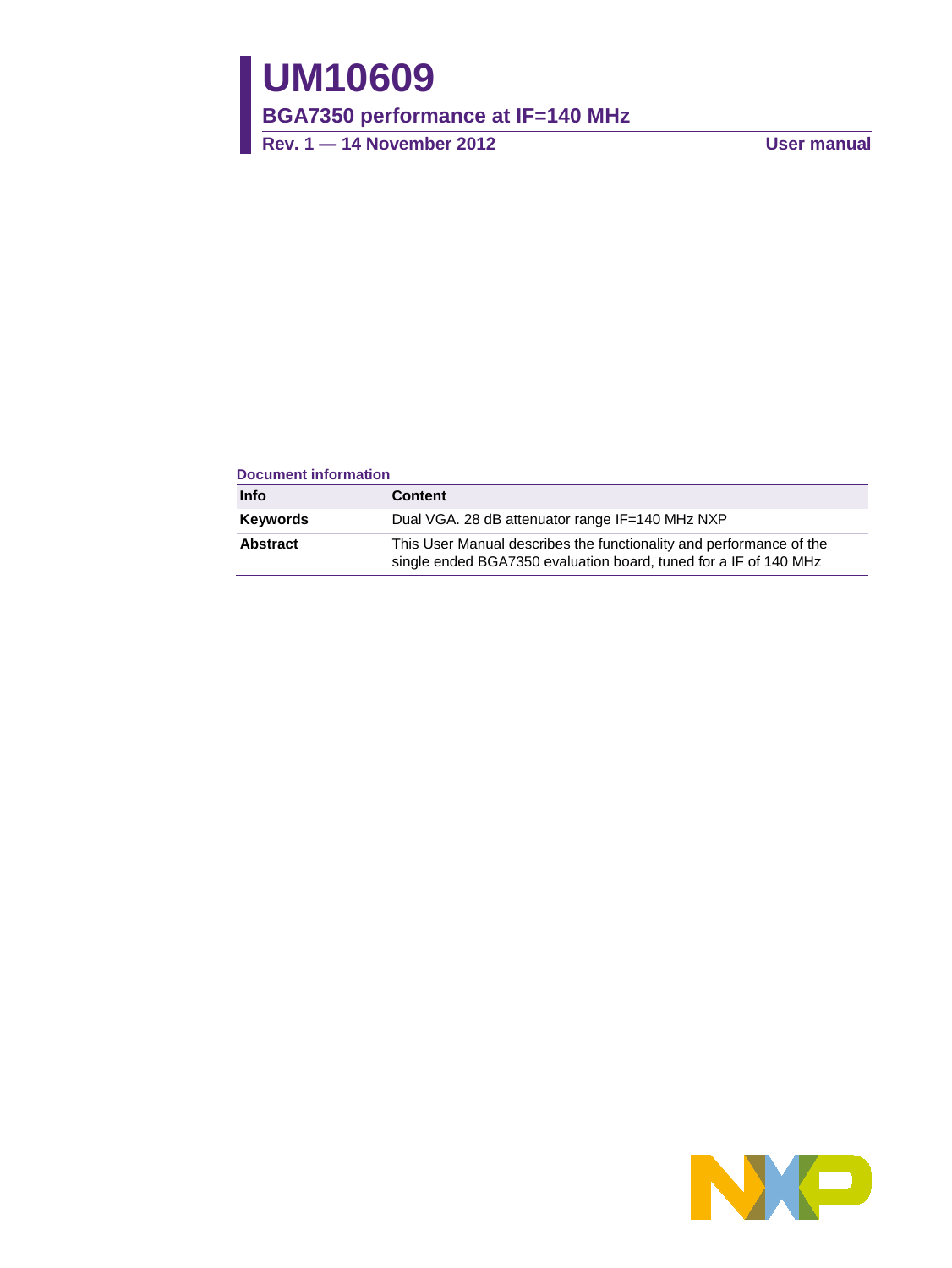**Revision history**

| Rev | <b>Date</b> | <b>Description</b> |
|-----|-------------|--------------------|
|     | 20121       | --<br>ıtı∩r        |

## **Contact information**

For more information, please visit: [http://www.nxp.com](http://www.nxp.com/)

For sales office addresses, please send an email to: [salesaddresses@nxp.com](mailto:salesaddresses@nxp.com)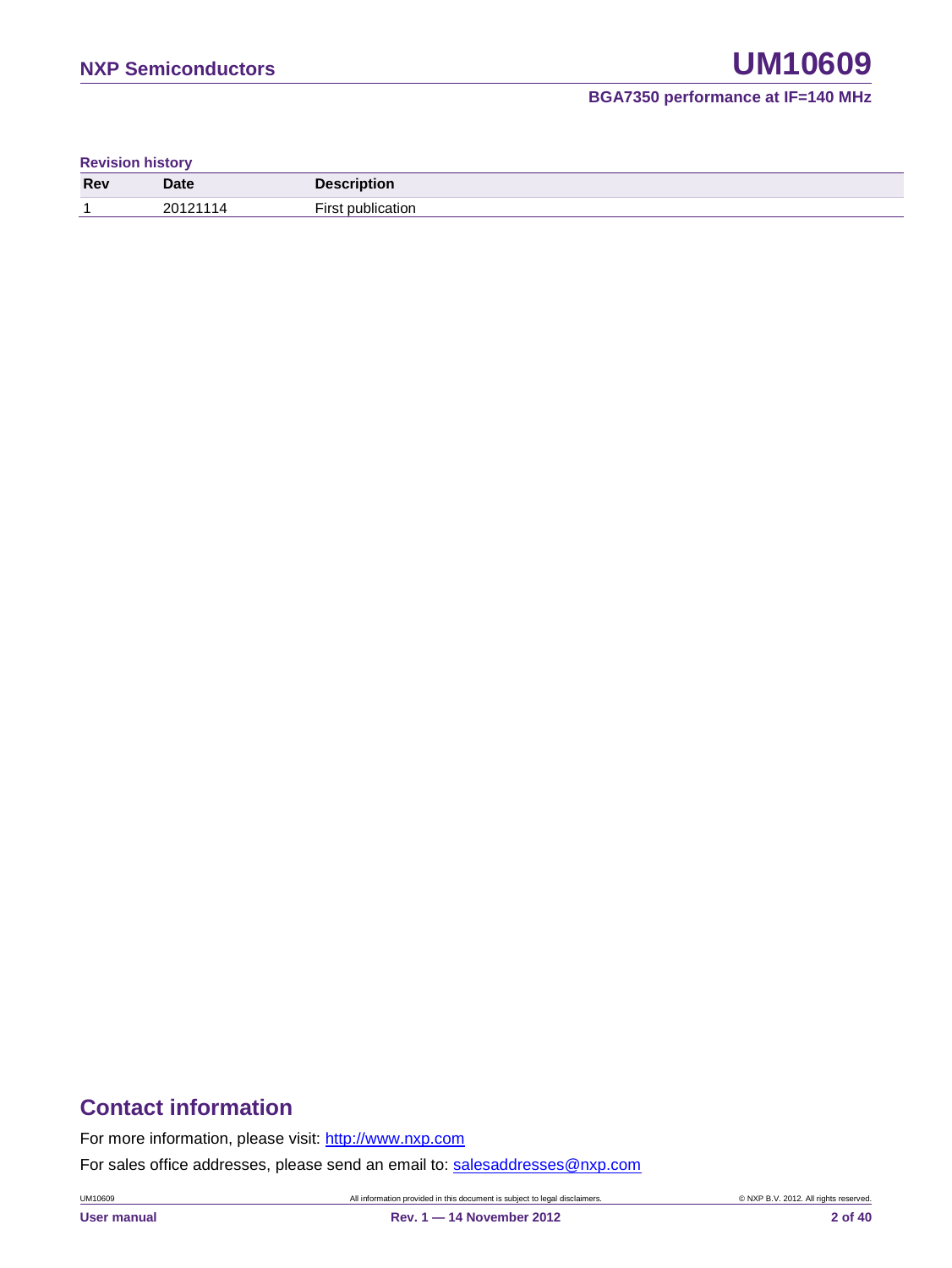### <span id="page-2-0"></span>**1. Introduction**

The BGA7350 is a Silicon MMIC (Monolithic Microwave Integrated Circuit) processed in NXP's mainstream Si QuBIC4+ BiCmos process. This process intrinsic inhibits high  $F_T$ figures (up to 28 GHz), while not compromising ruggedness (breakdown voltage) and noise figures. These characteristics make this device suitable for versatile IF applications like in Base station receive path. The BGA7350 exhibits a logic-level shutdown control to reduce supply current. The BGA7350 is packed in the leadless HVQFN (5 x 5 mm<sup>2</sup>), and in combination with the optimized die design, gives excellent thermal performance,

To ensure optimal ESD protections, all pins are ESD protected.

All above mentioned highlight makes the BGA7350 and extreme attractive device with optimal performance/cost ratio, as compared to other devices in the market.

The single ended 140 MHz evaluation board (EVB) is designed for optimal performance in the 140 MHz frequency ranges, with a bandwidth of 28 MHz, suitable for base station Rx applications, as shown in Fig. 1.

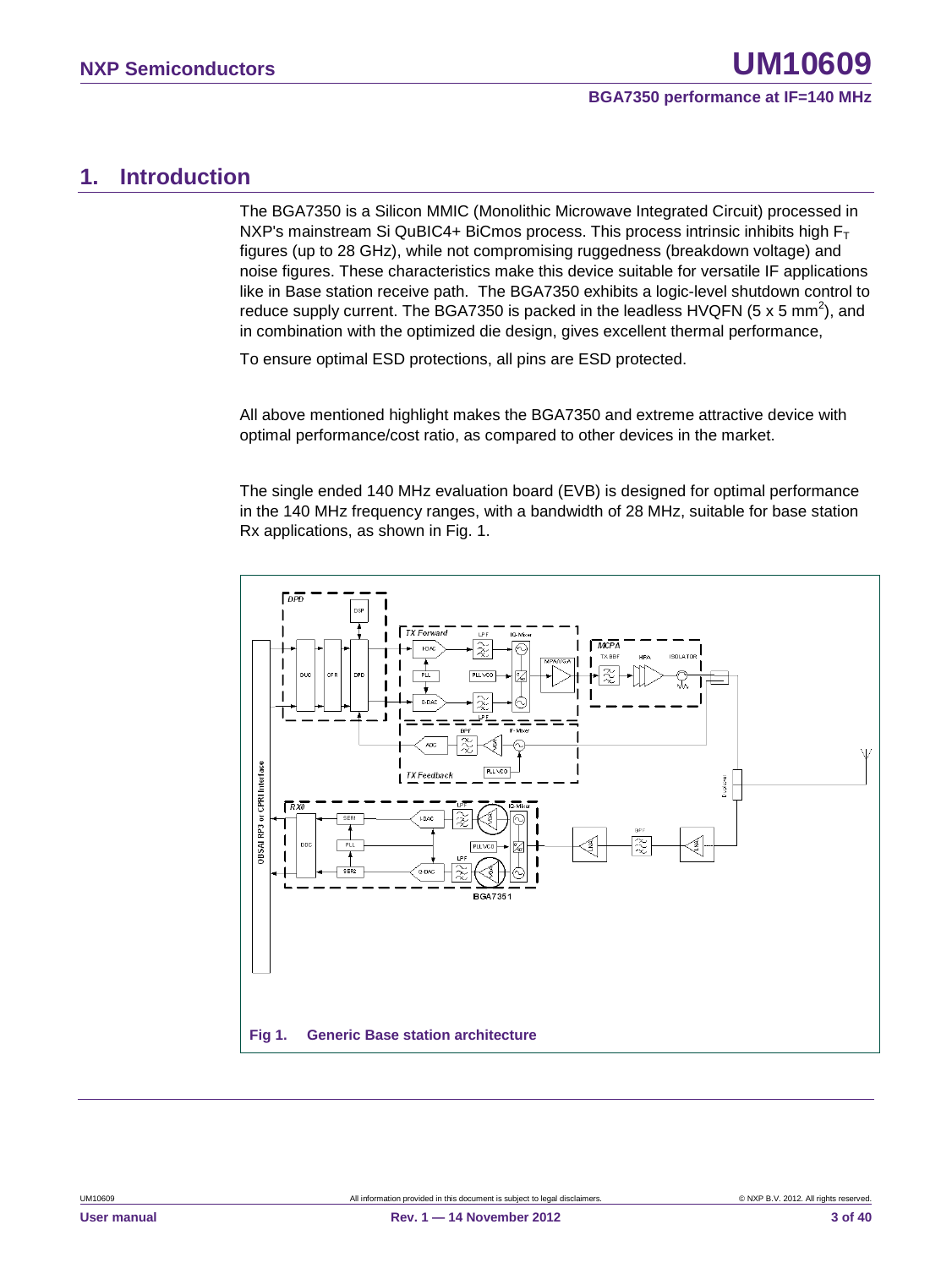### <span id="page-3-0"></span>**2. Product Profile**

### <span id="page-3-1"></span>**2.1 General description**

The BGA7350 MMIC is a dual independently digitally controlled IF Variable Gain Amplifier (VGA) operating from 50 MHz to 250 MHz Each IF VGA amplifies with a gain range of 24 dB and at its maximum gain setting delivers 17 dBm output power at 1 dB gain compression and a superior linear performance.

The BGA7350 Dual IF VGA is optimized for a differential gain error of less than  $\pm$ 0.1 dB for accurate gain control and has a total integrated gain error of less than  $\pm$  0.3 dB.

The gain controls of each amplifier are separate digital gain-control word, which is provided externally through two sets of 5 bits.

<span id="page-3-2"></span>The BGA7350 is housed in a 32 pins  $5 \times 5$  mm2 leadless HVQFN package.

### **2.2 Features and benefits**

- Dual independent digitally controlled 28 dB gain range VGAs, with 5-bit control interface
- 50 MHz to 250 MHz frequency operating range
- Gain step size:  $1 dB \pm 0.1 dB$
- $\blacksquare$  18.5 dB small signal gain
- Fast gain stage switching capability
- 17 dBm output power at 1 dB gain compression
- $\blacksquare$  5 V single supply operation with power-down control
- Logic-level shutdown control pin reduces supply current
- **EXCELLENT ESD protection at all pins**
- **Moisture sensitivity level 2**
- Compliant to Directive 2002/95/EC, regarding Restriction of Hazardous Substances (RoHS)
- **Unconditionally stable**
- <span id="page-3-3"></span>Excellent differential and integrated gain error

### **2.3 Applications**

- Compatible with GSM / W-CDMA carrier/ WiMAX / LTE base-station infrastructure / multi systems carrier
- Multi channel receivers
- General use for DAC driver applications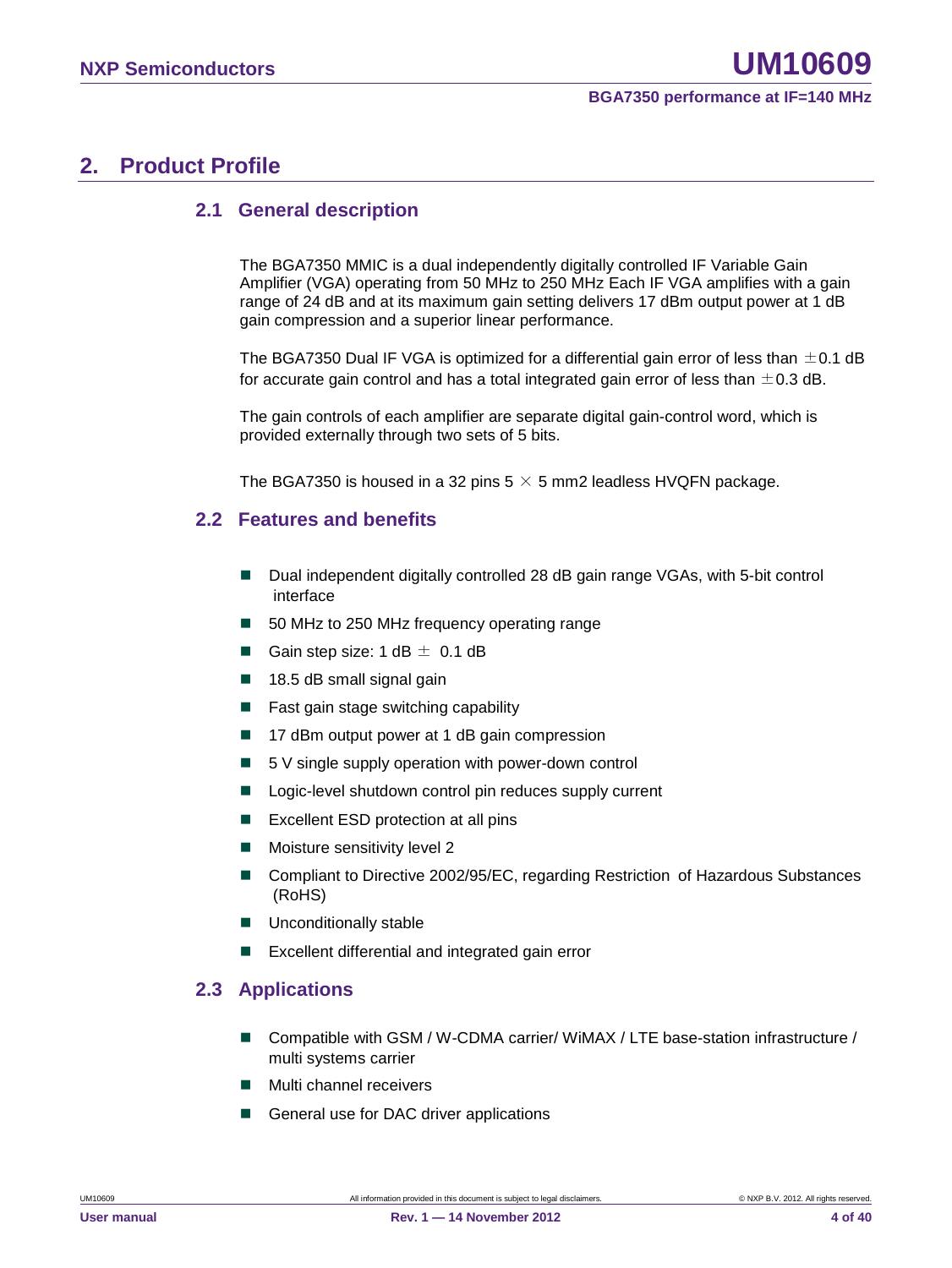# <span id="page-4-0"></span>**3. Pinning information**

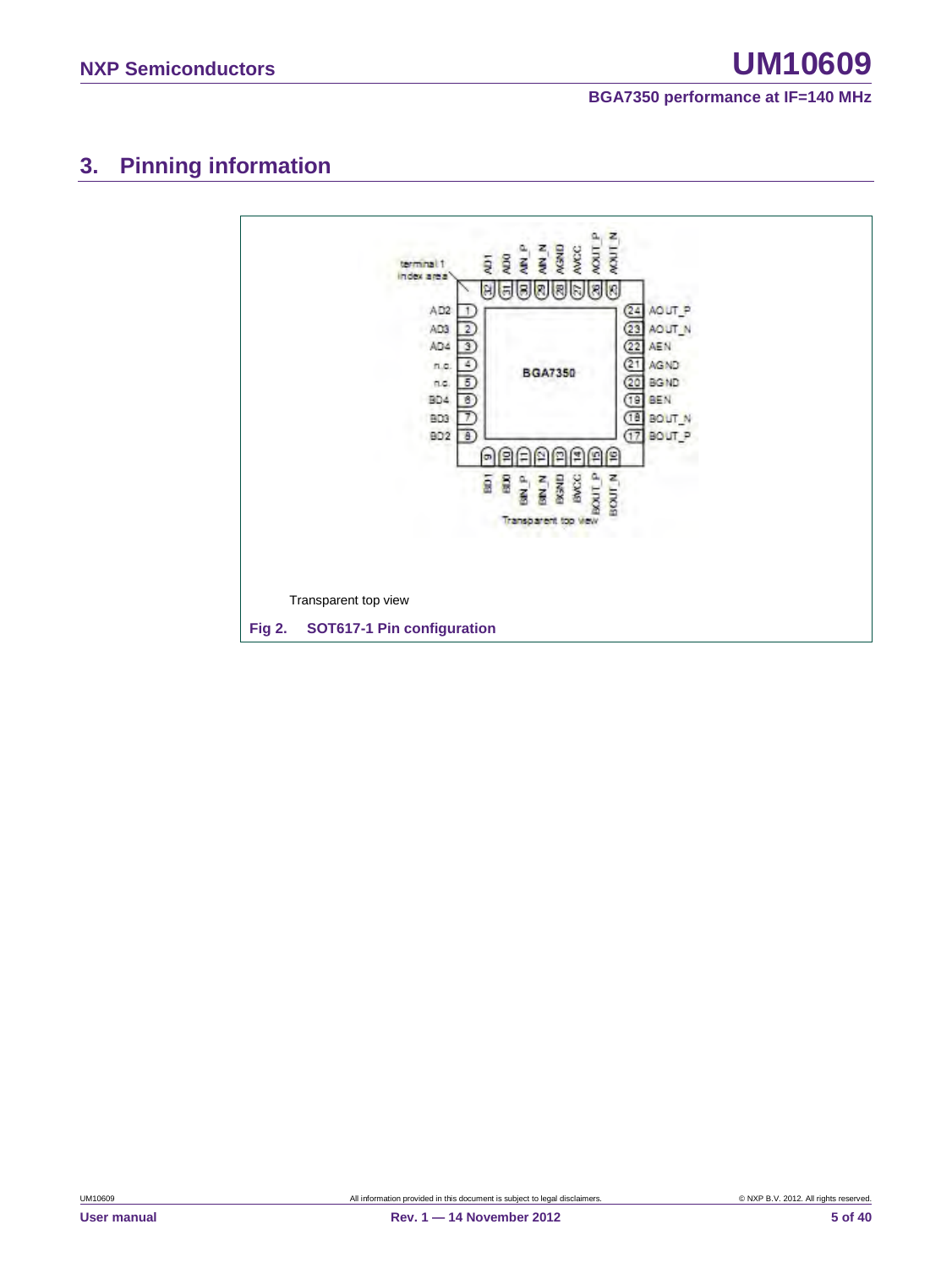### <span id="page-5-0"></span>**3.1 Pin description**

| Table 2.               | Pin description   |                                                 |
|------------------------|-------------------|-------------------------------------------------|
| <b>Symbol</b>          | Pin               | <b>Description</b>                              |
| AD <sub>2</sub>        | 1                 | MSB - 2 for gain control interface of channel A |
| AD <sub>3</sub>        | $\overline{2}$    | MSB - 1 for gain control interface of channel A |
| AD4                    | 3                 | MSB for gain control interface of channel A     |
| n.c.                   | $\overline{4}$    | not connected [1]                               |
| n.c.                   | 5                 | not connected [1]                               |
| BD4                    | 6                 | MSB for gain control interface of channel B     |
| BD <sub>3</sub>        | 7                 | MSB - 1 for gain control interface of channel B |
| BD <sub>2</sub>        | 8                 | MSB - 2 for gain control interface of channel B |
| BD <sub>1</sub>        | 9                 | LSB + 1 for gain control interface of channel B |
| <b>BDO</b>             | 10                | LSB for gain control interface of channel B     |
| <b>BIN P</b>           | 11                | channel B positive input [2]                    |
| <b>BIN N</b>           | 12                | channel B negative input [2]                    |
| <b>GNDB</b>            | 13, 20            | ground for channel B                            |
| $V_{\text{CCB}}$       | 14                | supply voltage for channel B [3]                |
| BOUT_P                 | 15, 17            | channel B positive output [2]                   |
| BOUT_N                 | 16, 18            | channel B negative output [2]                   |
| BEN                    | 19                | power enable pin for channel B                  |
| <b>GNDA</b>            | 21, 28            | ground for channel A                            |
| <b>AEN</b>             | 22                | power enable pin for channel A                  |
| AOUT N                 | 23, 25            | channel A negative output [2]                   |
| AOUT P                 | 24, 26            | channel A positive output [2]                   |
| <b>V<sub>CCA</sub></b> | 27                | supply voltage for channel A [3]                |
| AIN N                  | 29.               | channel A negative input [2]                    |
| AIN_P                  | 30                | channel A positive input [2]                    |
| AD <sub>0</sub>        | 31                | LSB for gain control interface of channel A     |
| AD <sub>1</sub>        | 32                | LSB + 1 for gain control interface of channel A |
| <b>GND</b>             | <b>GND</b> paddle | RF ground and DC ground [4]                     |

[1] Pin to be left open.

[2] Each channel should be independently enabled with logic HIGH and disabled with logic LOW.

[3] RF decoupled.

[4] The center metal base of the SOT617-1 also functions as heatsink for the VGA.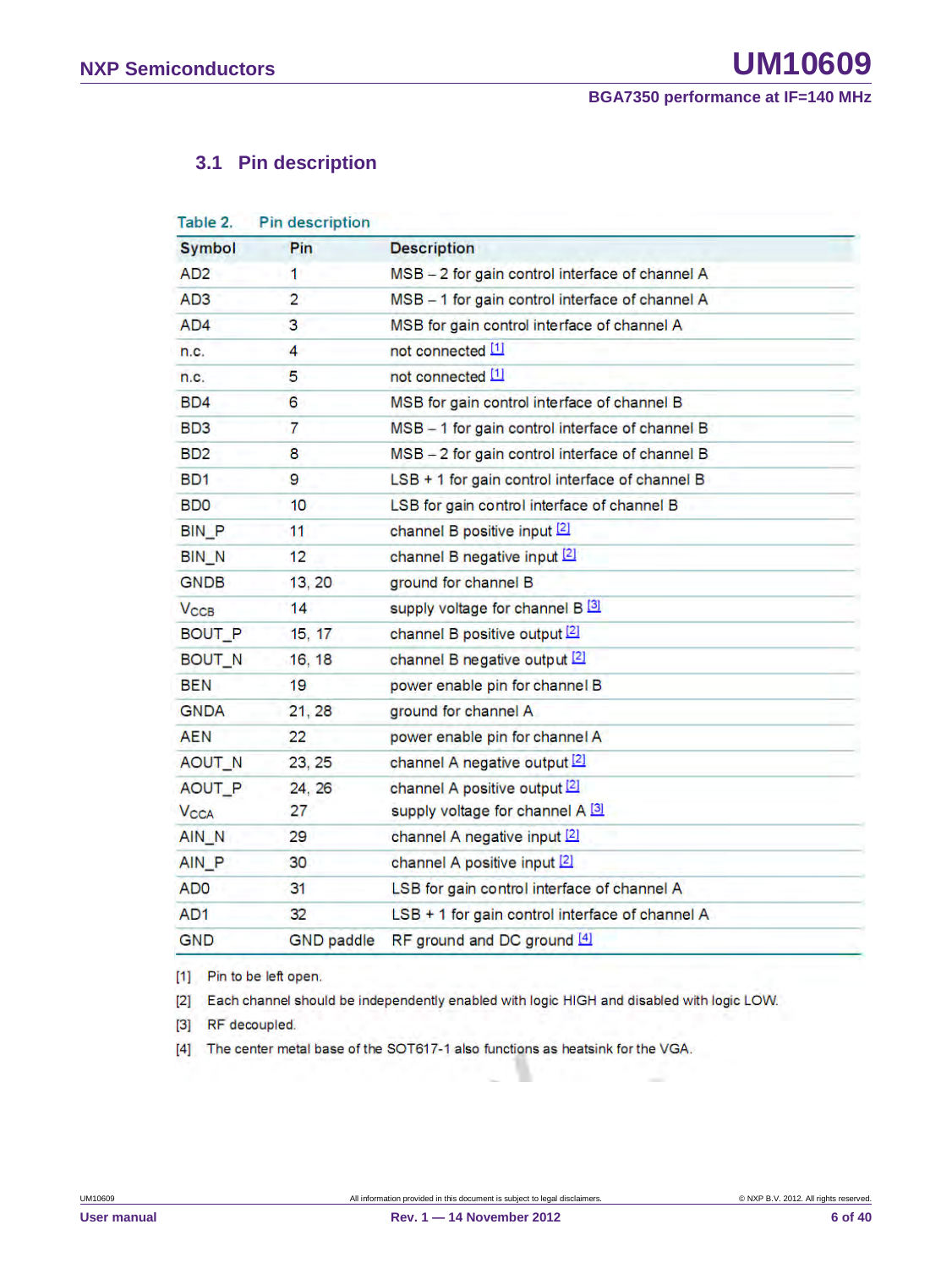# <span id="page-6-0"></span>**4. Functional Diagram**

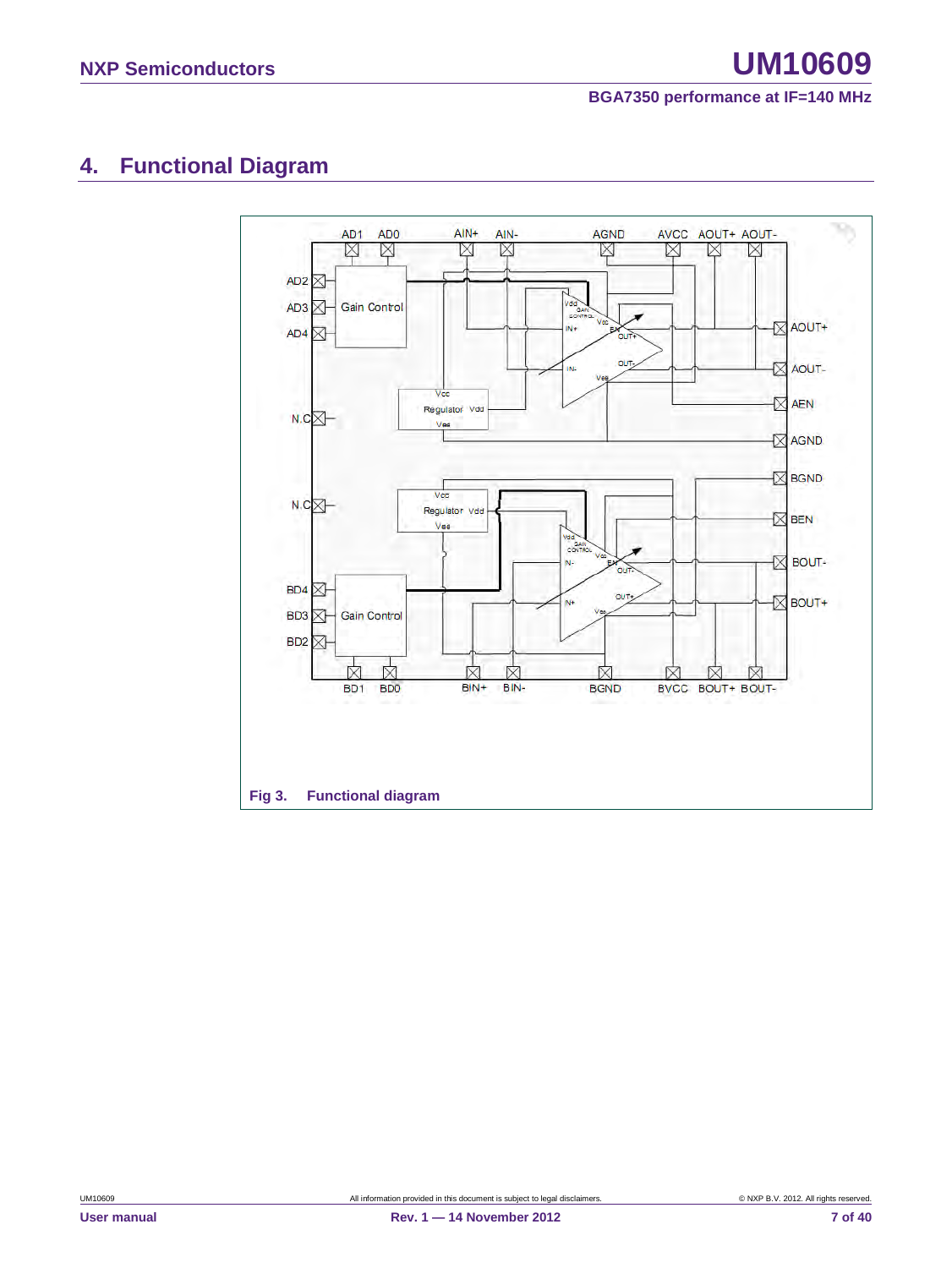# <span id="page-7-0"></span>**5. Gain control Range**

| Input to all 0 to 4 gain control pins | nominal power gain [dB] |
|---------------------------------------|-------------------------|
| 00000                                 | 22                      |
| 00001                                 | 21                      |
| 00010                                 | 20                      |
| 00011                                 | 19                      |
| 00100                                 | 18                      |
| 00101                                 | 17                      |
| 00110                                 | 16                      |
| 00111                                 | 15                      |
| 01000                                 | 14                      |
| 01001                                 | 13                      |
| 01010                                 | 12                      |
| 01011                                 | 11                      |
| 01100                                 | 10                      |
| 01101                                 | 9                       |
| 01110                                 | 8                       |
| 01111                                 | 7                       |
| 10000                                 | 6                       |
| 10001                                 | 5                       |
| 10010                                 | $\overline{4}$          |
| 10011                                 | 3                       |
| 10100                                 | $\overline{2}$          |
| 10101                                 | $\mathbf{1}$            |
| 10110                                 | $\boldsymbol{0}$        |
| 10111                                 | $-1$                    |
| 11000                                 | $-2$                    |
| 11001                                 | $-3$                    |
| 11010                                 | $-4$                    |
| 11011                                 | $-5$                    |
| 11100                                 | $-6$                    |
| >11100                                | $-6$                    |

**Table 3 Gain control range**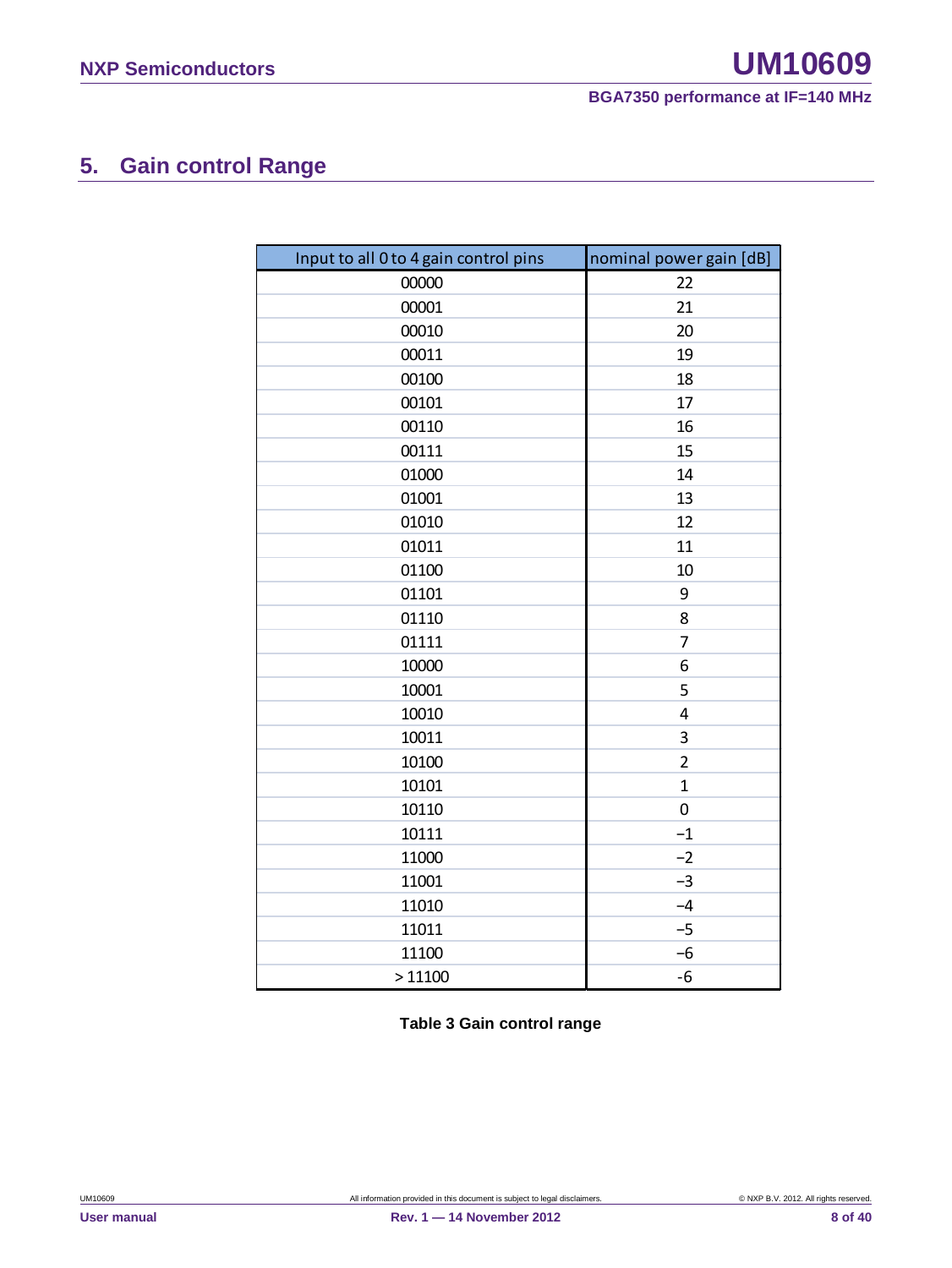### **BGA7350 performance at IF=140 MHz**

### **6. EVB circuit diagram**

<span id="page-8-0"></span>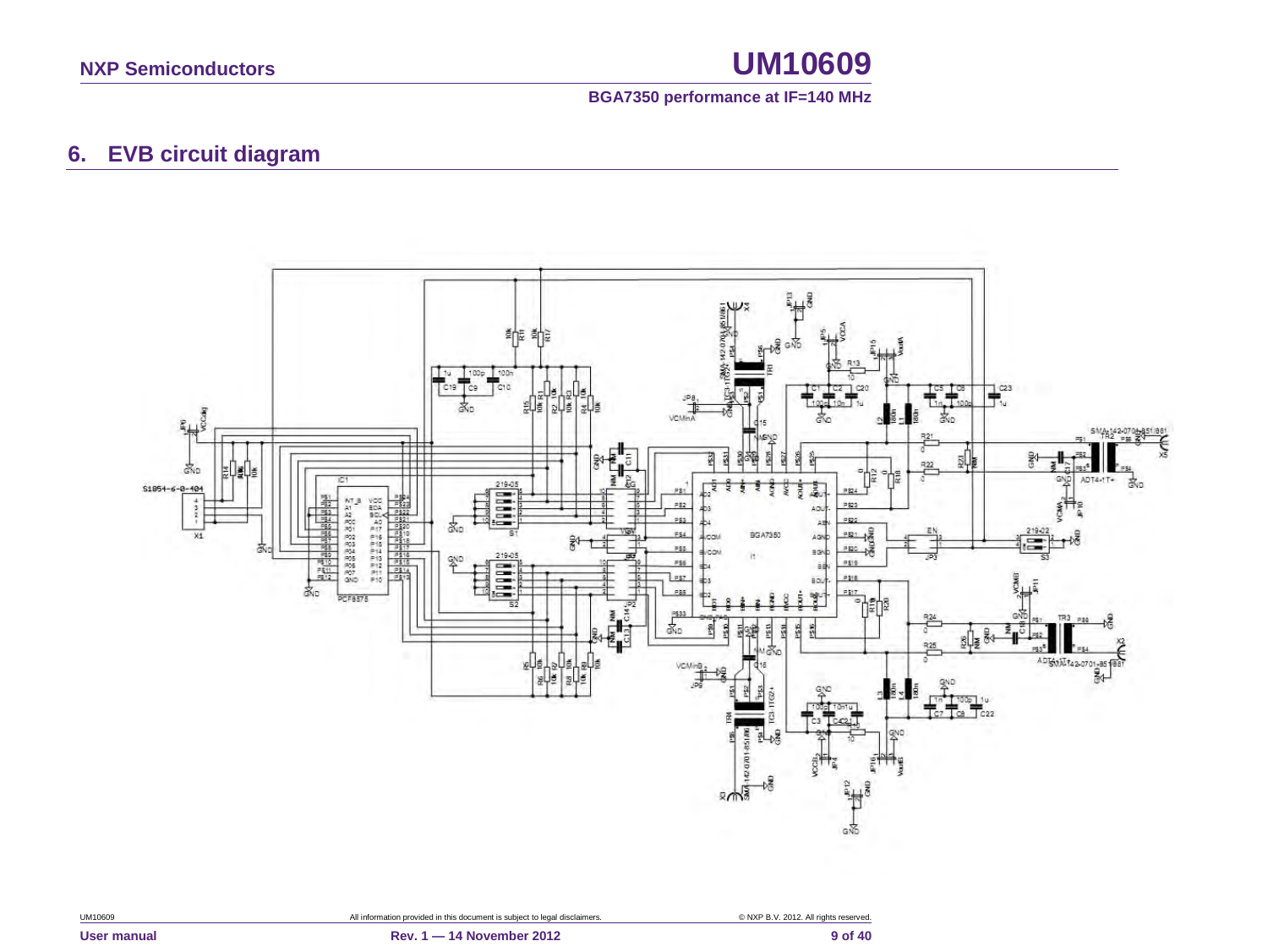

### **7. Evaluation Board top layout**

<span id="page-9-0"></span>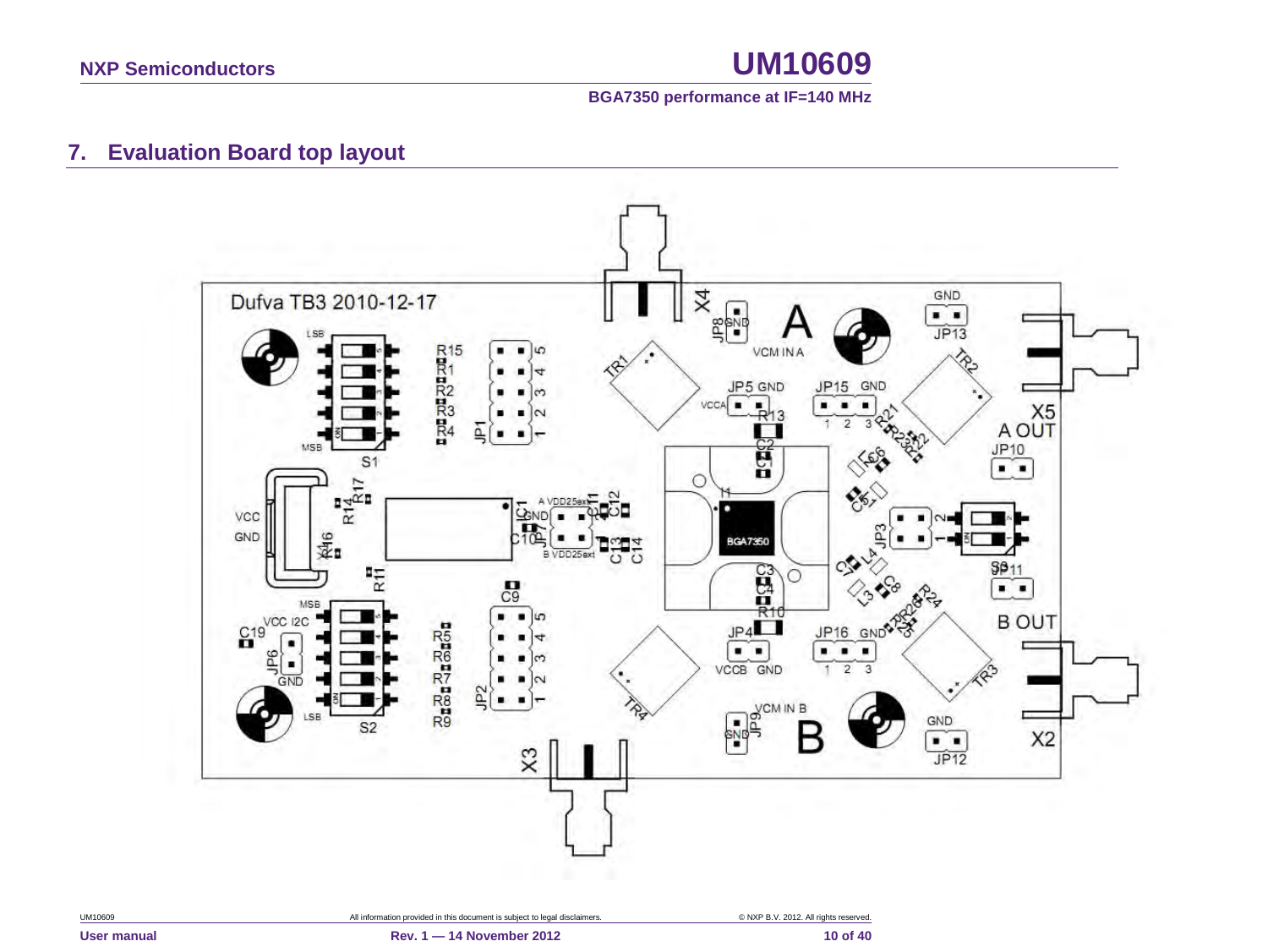

# **8. Evaluation board bottom layout**

<span id="page-10-0"></span>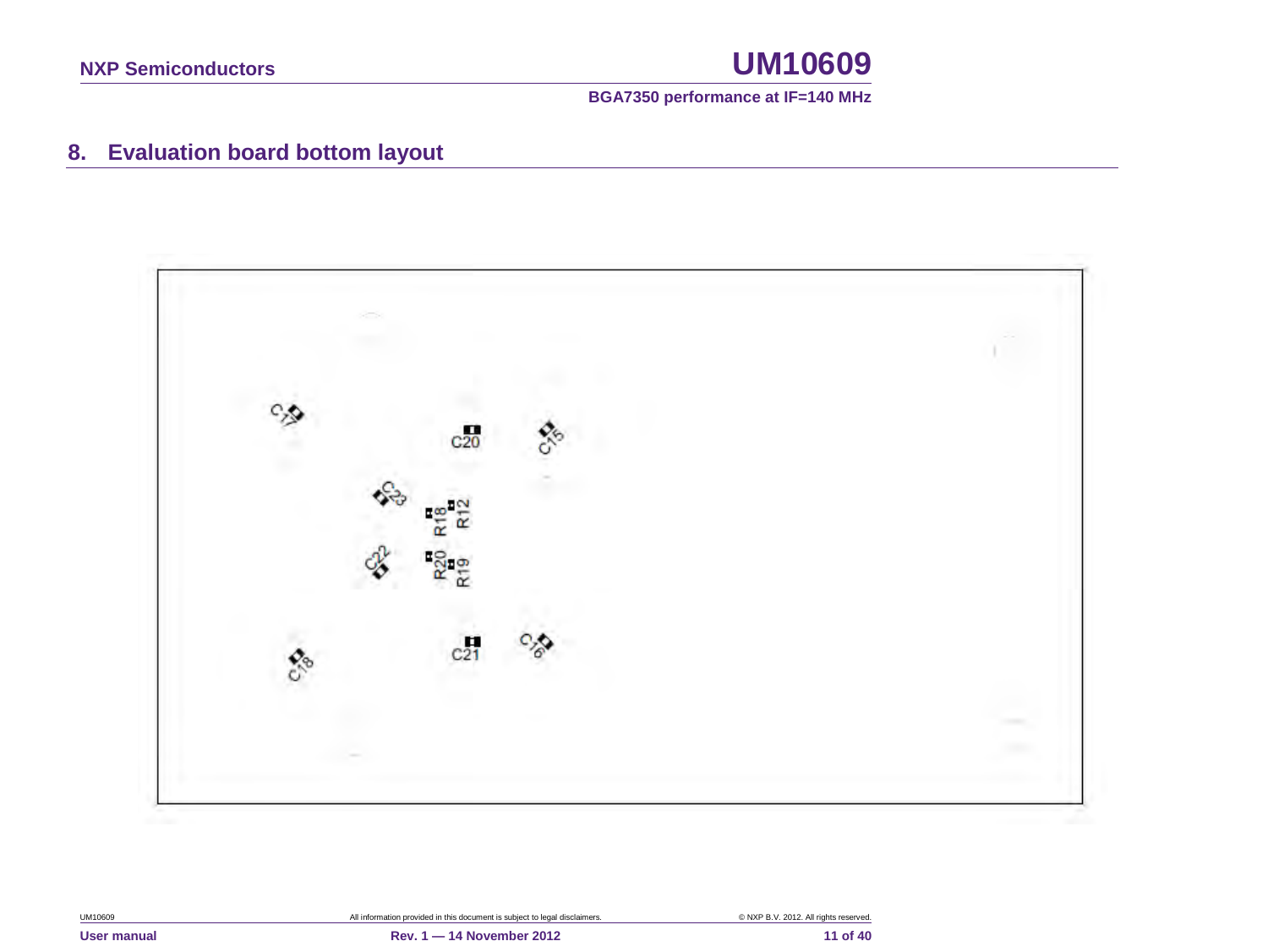# <span id="page-11-0"></span>**9. Bill of Materials (BOM)**

| Part                    | Value            | Device            | Package         | <b>Description</b> |
|-------------------------|------------------|-------------------|-----------------|--------------------|
| C1                      | 100p             |                   | C0603           | CAPACITOR          |
| $\overline{c}$          | 10n              |                   | C0603           | CAPACITOR          |
| $\overline{\text{c}}$ 3 | 100p             |                   | C0603           | CAPACITOR          |
| $\overline{C4}$         | 10n              |                   | C0603           | CAPACITOR          |
| $\overline{\text{CS}}$  | 1n               |                   | C0603           | CAPACITOR          |
| C6                      | 100p             |                   | C0603           | CAPACITOR          |
| $\overline{C7}$         | 1n               |                   | C0603           | CAPACITOR          |
| C8                      | 100p             |                   | C0603           | CAPACITOR          |
| $\overline{c}$ 9        | 100p             |                   | C0603           | CAPACITOR          |
| $\overline{C10}$        | 100 <sub>n</sub> |                   | C0603           | CAPACITOR          |
| C11                     | <b>NM</b>        |                   | C0603           | CAPACITOR          |
| C12                     | <b>NM</b>        |                   | C0603           | CAPACITOR          |
| C13                     | <b>NM</b>        |                   | C0603           | CAPACITOR          |
| C14                     | <b>NM</b>        |                   | C0603           | CAPACITOR          |
| C15                     | 100 <sub>n</sub> |                   | C0603           | CAPACITOR          |
| C16                     | 100 <sub>n</sub> |                   | C0603           | CAPACITOR          |
| C17                     | 100 <sub>n</sub> |                   | C0603           | CAPACITOR          |
| C18                     | 100 <sub>n</sub> |                   | C0603           | CAPACITOR          |
| C19                     | 100 <sub>n</sub> |                   | C0603           | CAPACITOR          |
| C20                     | 100 <sub>n</sub> |                   | C0603           | CAPACITOR          |
| C25                     | 1u               |                   | C0603           | CAPACITOR          |
| C26                     | 1u               |                   | C0603           | CAPACITOR          |
| C27                     | 1 <sub>u</sub>   |                   | C0603           | CAPACITOR          |
| $\overline{C28}$        | 1 <sub>u</sub>   |                   | C0603           | CAPACITOR          |
| C29                     | 1 <sub>u</sub>   |                   | C0603           | CAPACITOR          |
| 11                      | BGA7350          |                   | SOT617-1        | <b>BGA7350</b>     |
|                         |                  |                   |                 |                    |
|                         |                  |                   |                 |                    |
| JP1                     | AG.              | 2 x 5pins         | JP5             | <b>JUMPER</b>      |
| JP2                     | BG               | 2 x 5pins         | JP <sub>5</sub> | <b>JUMPER</b>      |
| JP3                     | EN               | 2 x 2pins         | JP <sub>2</sub> | <b>JUMPER</b>      |
| JP4                     | <b>VCCB</b>      | 1 x2pins          | JP1             | <b>JUMPER</b>      |
| JP5                     | <b>VCCA</b>      | 1 x2pins          | JP1             | <b>JUMPER</b>      |
| JP6                     | VCCdig           | 1 x2pins          | JP1             | <b>JUMPER</b>      |
| JP7                     | <b>VCM</b>       | 2 x 2pins         | JP <sub>2</sub> | <b>JUMPER</b>      |
| JP8                     | VCMinA           | 1 x2pins          | JP1             | <b>JUMPER</b>      |
| JP9                     | VCMinB           | $1 \times 2$ pins | JP1             | <b>JUMPER</b>      |
| J <sub>P10</sub>        | <b>VCMA</b>      | 1 x2pins          | JP1             | <b>JUMPER</b>      |
| JP <sub>11</sub>        | <b>VCMB</b>      | 1 x2pins          | JP1             | <b>JUMPER</b>      |
| JP12                    | GND              | 1 x2pins          | JP1             | <b>JUMPER</b>      |
| JP <sub>13</sub>        | <b>GND</b>       | 1 x2pins          | JP1             | <b>JUMPER</b>      |
| JP <sub>15</sub>        | VoutA            | 1 x3pins          | JP3             | <b>JUMPER</b>      |
| JP16                    | VoutB            | 1 x3pins          | JP3             | <b>JUMPER</b>      |
|                         |                  |                   |                 |                    |
| ∣L1                     | 150 <sub>n</sub> | 0603LS            | 0603LS          | Coilcraft          |
| L2                      |                  |                   | 0603LS          | Coilcraft          |
|                         | 150 <sub>n</sub> | 0603LS            |                 |                    |
| īз                      | 150 <sub>n</sub> | 0603LS            | 0603LS          | Coilcraft          |
| L4                      | 150 <sub>n</sub> | 0603LS            | 0603LS          | Coilcraft          |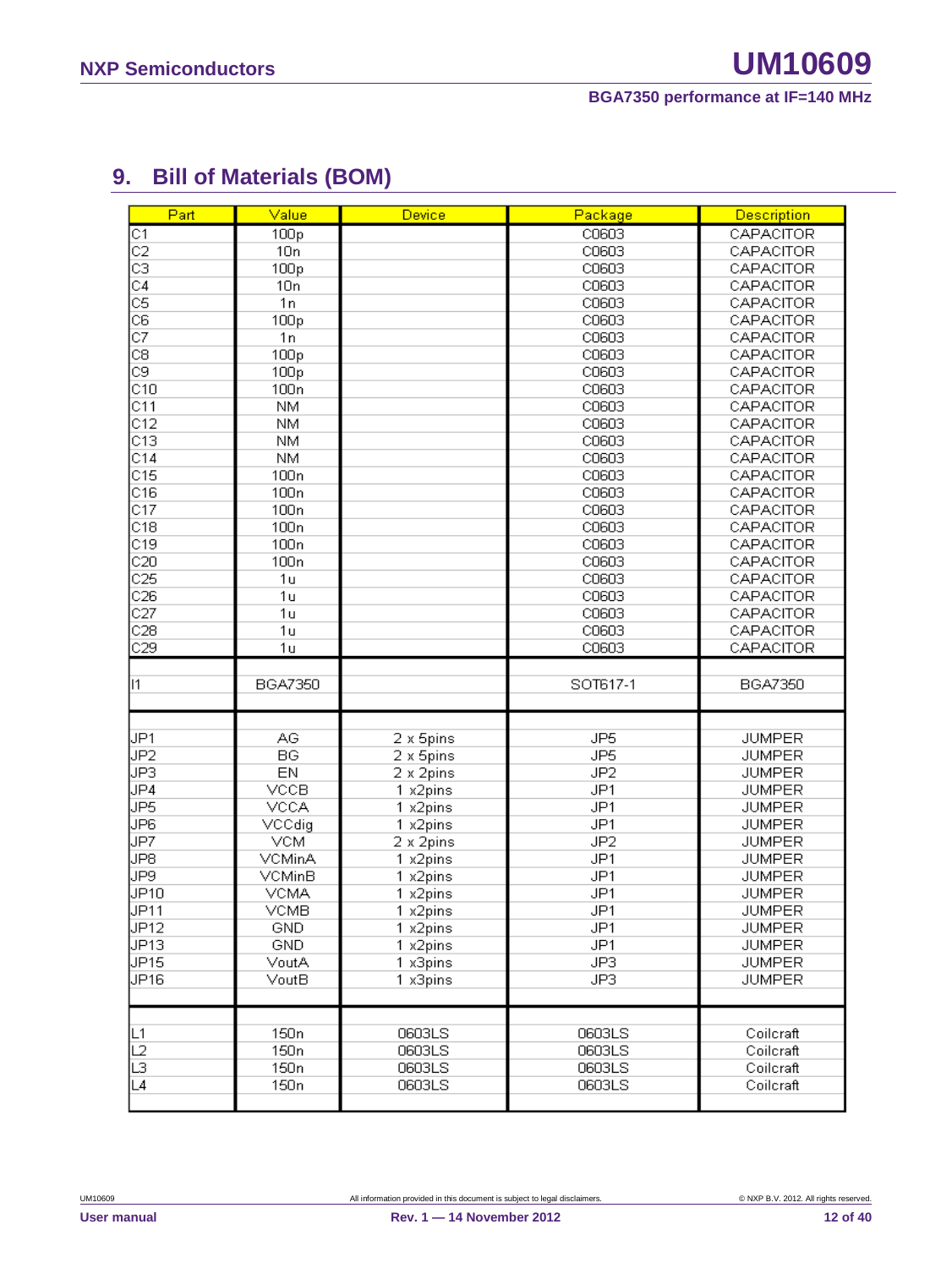| Part                                                                                         | Value                                                                                                           | <b>Device</b>                                                                                                                                                                                          | Package           | <b>Description</b>                                                                                                                             |
|----------------------------------------------------------------------------------------------|-----------------------------------------------------------------------------------------------------------------|--------------------------------------------------------------------------------------------------------------------------------------------------------------------------------------------------------|-------------------|------------------------------------------------------------------------------------------------------------------------------------------------|
| R <sub>1</sub>                                                                               | 10k                                                                                                             | R-EU_R0402                                                                                                                                                                                             | R0402             | <b>RESISTOR</b>                                                                                                                                |
| R <sub>2</sub>                                                                               | 10k                                                                                                             | <b>R-EU R0402</b>                                                                                                                                                                                      | R0402             | <b>RESISTOR</b>                                                                                                                                |
| R <sub>3</sub>                                                                               | 10k                                                                                                             | R-EU_R0402                                                                                                                                                                                             | R0402             | <b>RESISTOR</b>                                                                                                                                |
| R4                                                                                           | 10k                                                                                                             | R-EU_R0402                                                                                                                                                                                             | R0402             | RESISTOR                                                                                                                                       |
| R <sub>5</sub>                                                                               | 10k                                                                                                             | <b>R-EU R0402</b>                                                                                                                                                                                      | R0402             | RESISTOR                                                                                                                                       |
| R <sub>6</sub>                                                                               | 10k                                                                                                             | R-EU_R0402                                                                                                                                                                                             | R0402             | <b>RESISTOR</b>                                                                                                                                |
| R7                                                                                           | 10k                                                                                                             | R-EU_R0402                                                                                                                                                                                             | R0402             | RESISTOR                                                                                                                                       |
| R <sub>8</sub>                                                                               | 10k                                                                                                             | R-EU_R0402                                                                                                                                                                                             | R0402             | <b>RESISTOR</b>                                                                                                                                |
| R9                                                                                           | 10k                                                                                                             | R-EU_R0402                                                                                                                                                                                             | R0402             | <b>RESISTOR</b>                                                                                                                                |
| R <sub>10</sub>                                                                              | 10                                                                                                              | <b>R-EU R1206</b>                                                                                                                                                                                      | R <sub>1206</sub> | <b>RESISTOR</b>                                                                                                                                |
| R <sub>11</sub>                                                                              | 10k                                                                                                             | R-EU_R0402                                                                                                                                                                                             | R0402             | <b>RESISTOR</b>                                                                                                                                |
| R <sub>12</sub>                                                                              | $\mathbf 0$                                                                                                     | <b>R-EU R0402</b>                                                                                                                                                                                      | R0402             | <b>RESISTOR</b>                                                                                                                                |
| R <sub>13</sub>                                                                              | 10                                                                                                              | R-EU_R1206                                                                                                                                                                                             | R1206             | RESISTOR                                                                                                                                       |
| R <sub>14</sub>                                                                              | 10k                                                                                                             | R-EU_R0402                                                                                                                                                                                             | R0402             | <b>RESISTOR</b>                                                                                                                                |
| R <sub>15</sub>                                                                              | 10k                                                                                                             | <b>R-EU R0402</b>                                                                                                                                                                                      | R0402             | RESISTOR                                                                                                                                       |
| R <sub>16</sub>                                                                              | 10k                                                                                                             | R-EU_R0402                                                                                                                                                                                             | R0402             | <b>RESISTOR</b>                                                                                                                                |
| R <sub>17</sub>                                                                              | 10k                                                                                                             | R-EU_R0402                                                                                                                                                                                             | R0402             | <b>RESISTOR</b>                                                                                                                                |
| R18                                                                                          | 0                                                                                                               | R-EU_R0402                                                                                                                                                                                             | R0402             | RESISTOR                                                                                                                                       |
| R <sub>19</sub>                                                                              | <b>NM</b>                                                                                                       | <b>R-EU R0402</b>                                                                                                                                                                                      | R0402             | <b>RESISTOR</b>                                                                                                                                |
| R <sub>20</sub>                                                                              | <b>NM</b>                                                                                                       | R-EU_R0402                                                                                                                                                                                             | R0402             | <b>RESISTOR</b>                                                                                                                                |
| R21                                                                                          | 0                                                                                                               | <b>R-EU R0402</b>                                                                                                                                                                                      | R0402             | RESISTOR                                                                                                                                       |
| R22                                                                                          | $\mathbf 0$                                                                                                     | <b>R-EU R0402</b>                                                                                                                                                                                      | R0402             | <b>RESISTOR</b>                                                                                                                                |
| R <sub>23</sub>                                                                              | <b>NM</b>                                                                                                       | R-EU_R0402                                                                                                                                                                                             | R0402             | <b>RESISTOR</b>                                                                                                                                |
| R24                                                                                          | 0                                                                                                               | R-EU_R0402                                                                                                                                                                                             | R0402             | <b>RESISTOR</b>                                                                                                                                |
| R <sub>25</sub>                                                                              | $\mathbf 0$                                                                                                     | R-EU_R0402                                                                                                                                                                                             | R0402             | RESISTOR                                                                                                                                       |
| R <sub>26</sub>                                                                              | <b>NM</b>                                                                                                       | <b>R-EU R0402</b>                                                                                                                                                                                      | R0402             | RESISTOR                                                                                                                                       |
| R27                                                                                          | 0                                                                                                               | R-EU_R0402                                                                                                                                                                                             | R0402             | RESISTOR                                                                                                                                       |
| R <sub>28</sub>                                                                              | <b>NM</b>                                                                                                       | R-EU_R0402                                                                                                                                                                                             | R0402             | <b>RESISTOR</b>                                                                                                                                |
| R <sub>29</sub>                                                                              | $\mathbf 0$                                                                                                     | R-EU_R0402                                                                                                                                                                                             | R0402             | <b>RESISTOR</b>                                                                                                                                |
| R30                                                                                          | <b>NM</b>                                                                                                       | R-EU_R0402                                                                                                                                                                                             | R0402             | <b>RESISTOR</b>                                                                                                                                |
| R31                                                                                          | <b>NM</b>                                                                                                       | R-EU_R0402                                                                                                                                                                                             | R0402             | <b>RESISTOR</b>                                                                                                                                |
| R32                                                                                          | $\mathbf 0$                                                                                                     | <b>R-EU R0402</b>                                                                                                                                                                                      | R0402             | RESISTOR                                                                                                                                       |
| R33                                                                                          | <b>NM</b>                                                                                                       | <b>R-EU R0402</b>                                                                                                                                                                                      | R0402             | <b>RESISTOR</b>                                                                                                                                |
| R34                                                                                          | <b>NM</b>                                                                                                       | R-EU_R0402                                                                                                                                                                                             | R0402             | <b>RESISTOR</b>                                                                                                                                |
| R35                                                                                          | 0                                                                                                               | R-EU_R0402                                                                                                                                                                                             | R0402             | RESISTOR                                                                                                                                       |
| R36                                                                                          | $\mathbf 0$                                                                                                     | <b>R-EU R0402</b>                                                                                                                                                                                      | R0402             | <b>RESISTOR</b>                                                                                                                                |
| R37                                                                                          | <b>NM</b>                                                                                                       | R-EU_R0402                                                                                                                                                                                             | R0402             | <b>RESISTOR</b>                                                                                                                                |
| R38                                                                                          | 0                                                                                                               | R-EU_R0402                                                                                                                                                                                             | R0402             | <b>RESISTOR</b>                                                                                                                                |
| S <sub>1</sub>                                                                               | <b>DIP</b>                                                                                                      | 219-05                                                                                                                                                                                                 | CTS-219-05        | Surface                                                                                                                                        |
| S <sub>2</sub>                                                                               | <b>DIP</b>                                                                                                      | 219-05                                                                                                                                                                                                 | CTS-219-05        | Surface                                                                                                                                        |
| S <sub>3</sub>                                                                               | <b>DIP</b>                                                                                                      | 219-02                                                                                                                                                                                                 | CTS-219-02        | Surface                                                                                                                                        |
| TR <sub>1</sub>                                                                              | $ADT3-1T+$                                                                                                      | transformer                                                                                                                                                                                            |                   | Mini-Circuits                                                                                                                                  |
| TR <sub>2</sub>                                                                              | $ADT4-1T+$                                                                                                      | transformer                                                                                                                                                                                            |                   | Mini-Circuits                                                                                                                                  |
| TR3                                                                                          | $ADT4-1T+$                                                                                                      | transformer                                                                                                                                                                                            |                   | Mini-Circuits                                                                                                                                  |
| TR9                                                                                          | $ADT3-1T+$                                                                                                      | transformer                                                                                                                                                                                            |                   | Mini-Circuits                                                                                                                                  |
| X1<br>X <sub>2</sub><br>X <sub>3</sub><br>X4<br>X5<br>X10<br>X11<br>X12<br>X13<br>X14<br>X15 | <b>NM</b><br>BOUT P<br>BIN P<br>AIN_P<br>AOUT_P<br><b>NM</b><br>NM<br><b>NM</b><br><b>NM</b><br><b>NM</b><br>NΜ | con<br><b>SMA</b> connector<br>SMA connector<br><b>SMA</b> connector<br>SMA connector<br><b>BU-SMA-V</b><br>SMA connector<br><b>SMA</b> connector<br>SMA connector<br><b>BU-SMA-V</b><br>SMA connector |                   | <b>SMA</b><br><b>SMA</b><br><b>SMA</b><br><b>SMA</b><br><b>FEMALE</b><br><b>SMA</b><br><b>SMA</b><br><b>SMA</b><br><b>FEMALE</b><br><b>SMA</b> |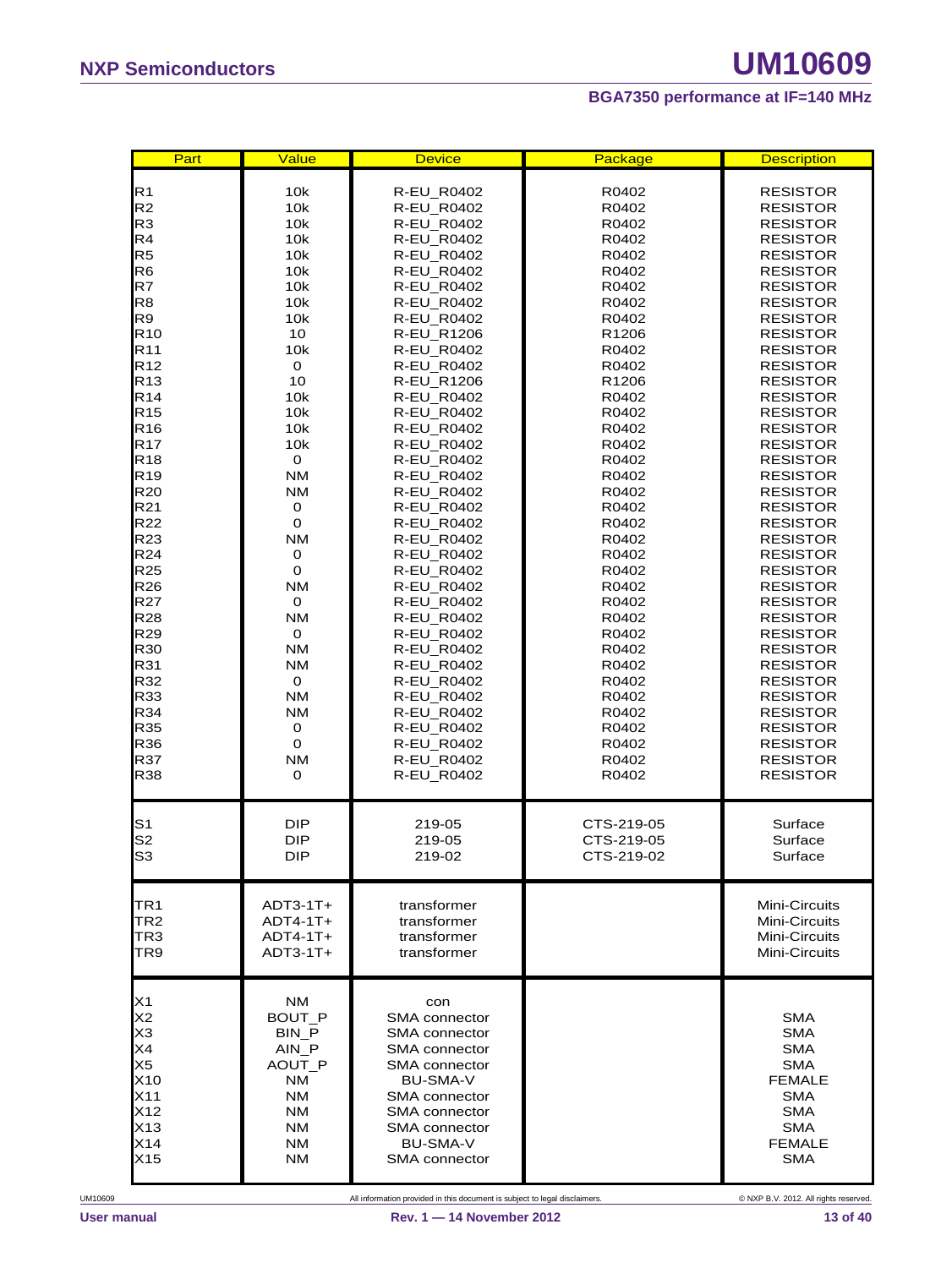### <span id="page-13-0"></span>**10. Operation of the BGA7350 EVB**

### <span id="page-13-1"></span>**10.1 Applying bias**

The EVB, as shown in Fig. 4, should be connected to 5V supply, according the following connections:

- 1. Leave jumpers JP3 in their current position, as shown in Fig. 4
- 2. Apply +5V to VCC\_A and/or VCC\_B to the pins, as shown in Fig. 4
- 3. Apply ground to GND\_A and/or GND\_B pins



26.

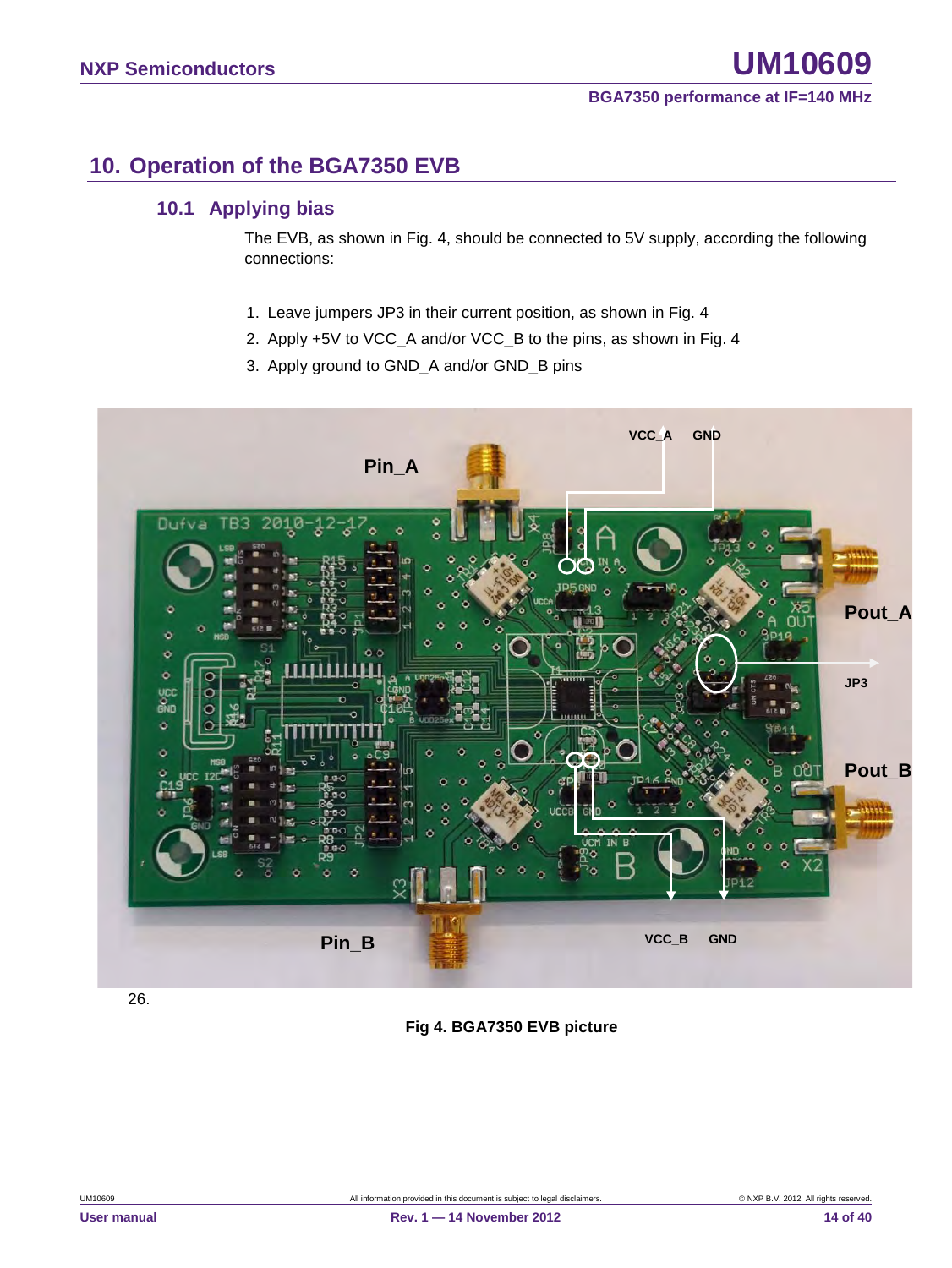### <span id="page-14-0"></span>**10.2 Mode of operation**

The EVB of the BGA7350 can either be operated in the manual mode or 'automatic' mode. The BGA7350 can be enabled/disabled by switch3 (see Fig.5)



**Fig 5. Enable/disable switch S3**

### <span id="page-14-1"></span>**10.2.1 Manual mode.**

For manual mode operation, all jumpers, as shown in Fig. 5 must be in place. Also a 5V pull-up voltage and ground should be applied, as indicated as 5V/GND pull-up in Fig. 6.



#### **Fig. 6 Manual gain settings by switches S1 and S2**

With the positions of S1 and S2, the gain range can be adjusted according the values in Table.3.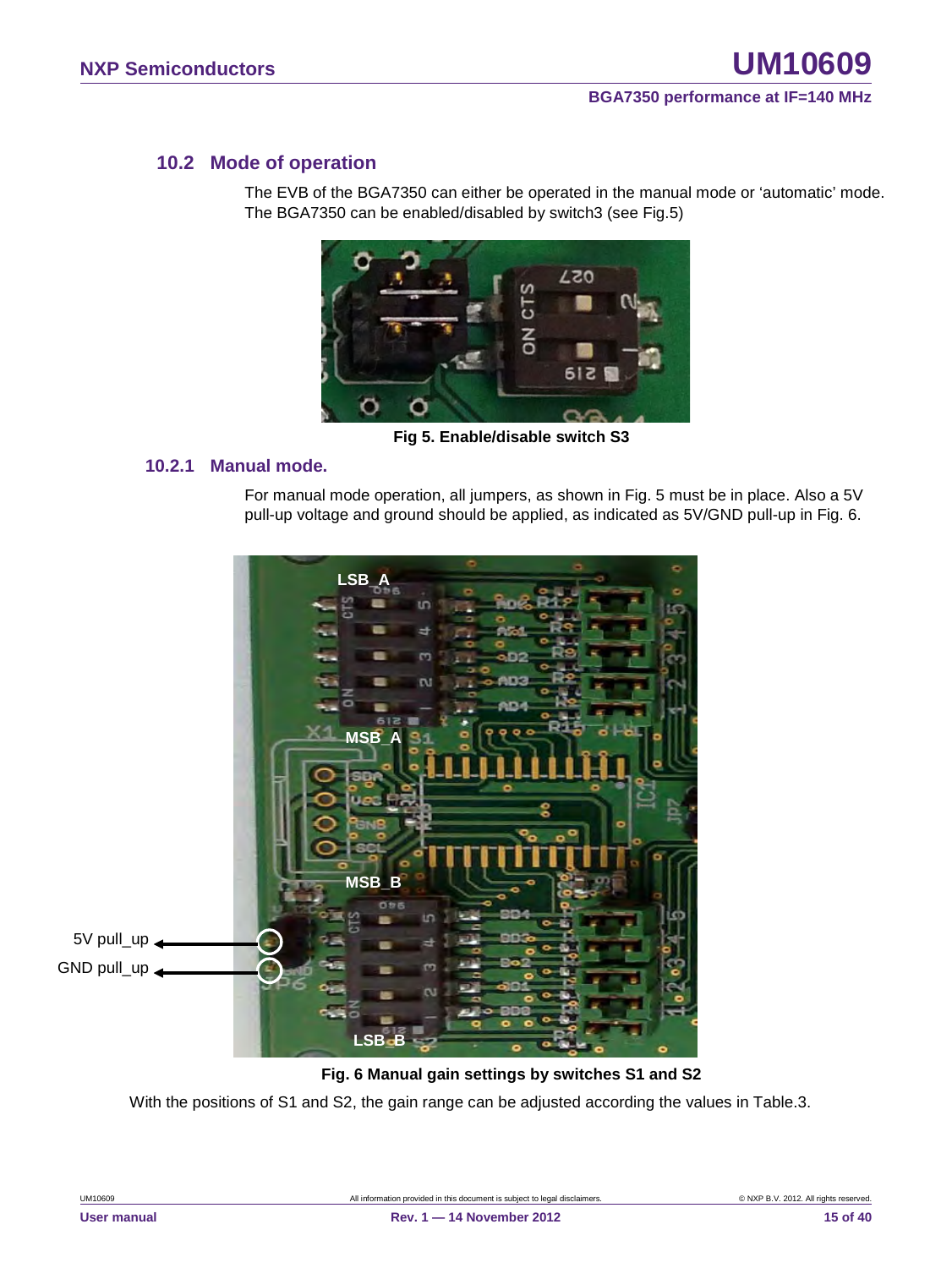### <span id="page-15-0"></span>**10.3 Mode of operation**

The EVB of the BGA7350 can either be operated in the manual mode or 'automatic' mode. The BGA7350 can be enabled/disabled by switch3 (see Fig.5)



**Fig 5. Enable/disable switch S3**

### <span id="page-15-1"></span>**10.3.1 Manual mode.**

For manual mode operation, all jumpers, as shown in Fig. 5 must be in place. Also a 5V pull-up voltage and ground should be applied, as indicated as 5V/GND pull-up in Fig. 6.



#### **Fig. 6 Manual gain settings by switches S1 and S2**

With the positions of S1 and S2, the gain range can be adjusted according the values in Table.3.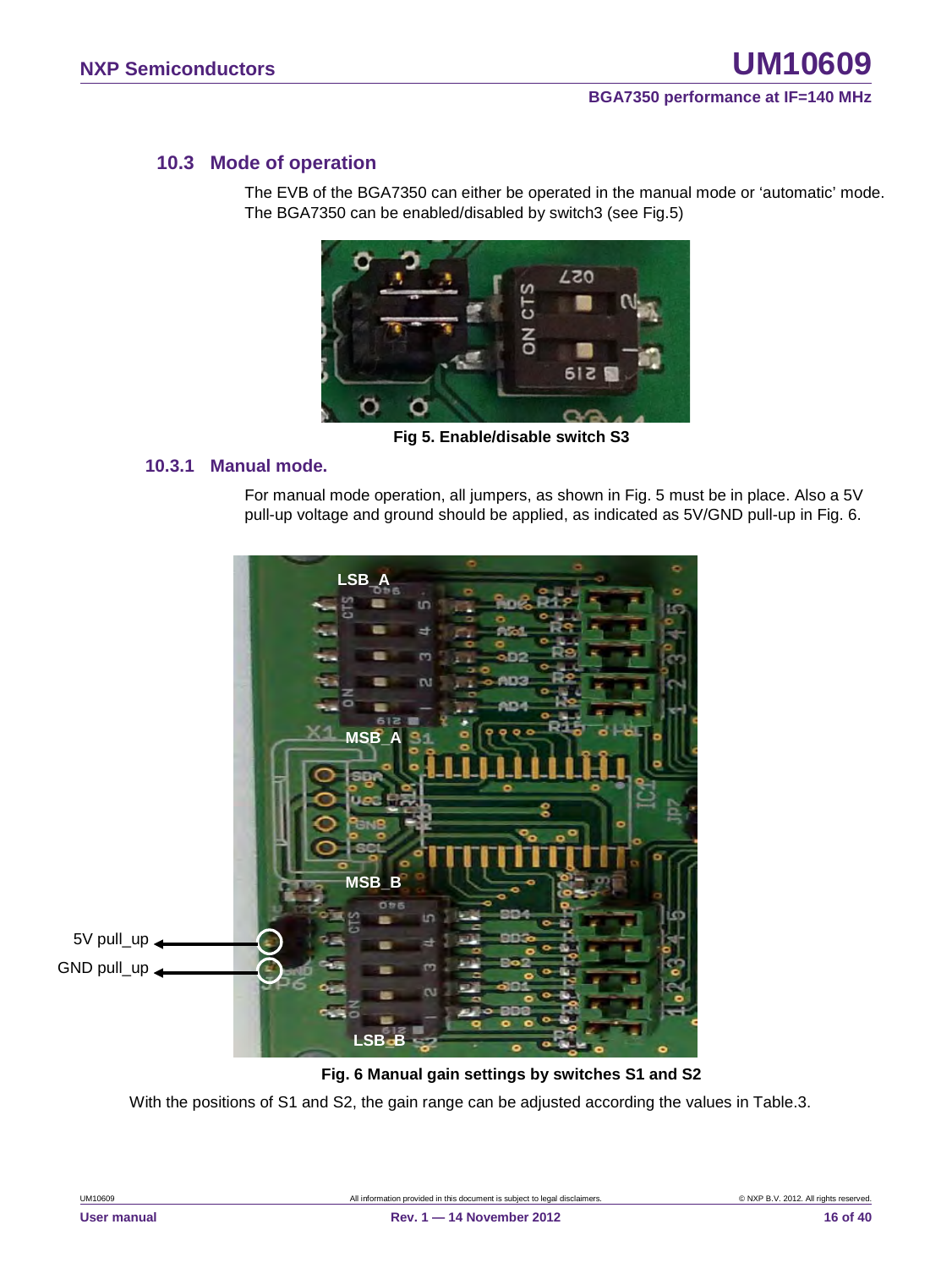### <span id="page-16-0"></span>**10.3.2 'Automatic' mode**

For 'automatic' mode of operations the jumpers according Fig. 6 should be removed, and logic levels should be applied to the rows (also  $I^2C$  operation is possible, but not functional on this EVB), as indicated by the white circles (see Fig. 7). The logic levels applied to the pins should be within the following range:

 $0V < 0' < 0.8V$ 

 $1.6V < 1' < 5V$ 



**Fig. 7 Gain setting control by logic levels, according table 3**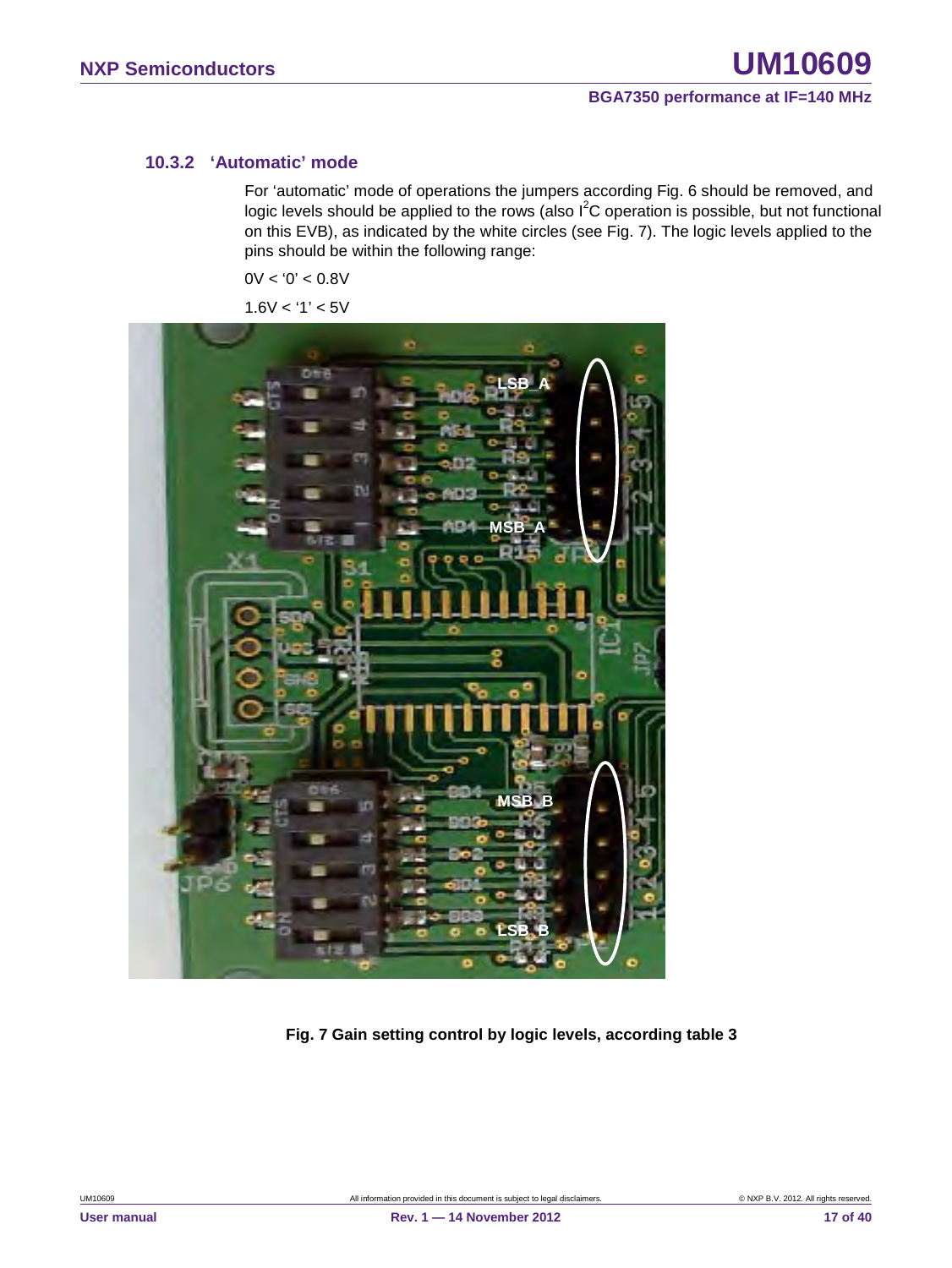### <span id="page-17-0"></span>**11. Measurements**

On the BGA7350, the following measurements have been performed:

1. S-parameters. From the S-parameter measurements the following data can be deducted:

|    | a. S-parameters                 | (Spar)                    |
|----|---------------------------------|---------------------------|
| b. | Power gain                      | $(G_p)$                   |
| C. | Gain adjustment range           | $(\Delta g_{\text{adj}})$ |
| d. | Gain step                       | (G <sub>step</sub> )      |
|    | <b>Gain Flatness</b>            | (G <sub>flat</sub> )      |
|    | Differential gain error         | $(Eg_{diff})$             |
| α. | Integrated gain error           | $(Eg_{ita})$              |
| h. | Isolation                       | (ISL)                     |
|    | Output power at 1dB compression | $(P_{1dB})$               |

2. Harmonic Measurements. From the Harmonic measurements the following data can be deducted:

| a. Output third order intercept point | (IP3 <sub>0</sub> ) |
|---------------------------------------|---------------------|
| b. Second harmonic                    | (H <sub>2</sub> )   |

- 3. Noise Measurements. From the Noise measurements the following data can be deducted:
	- a. Noise Figure (NF)
- 4. Timing measurement. From the Timing measurements the following data can be deducted:
	- a. Gain step settling time (min/max)  $(t_{s(sep)G})$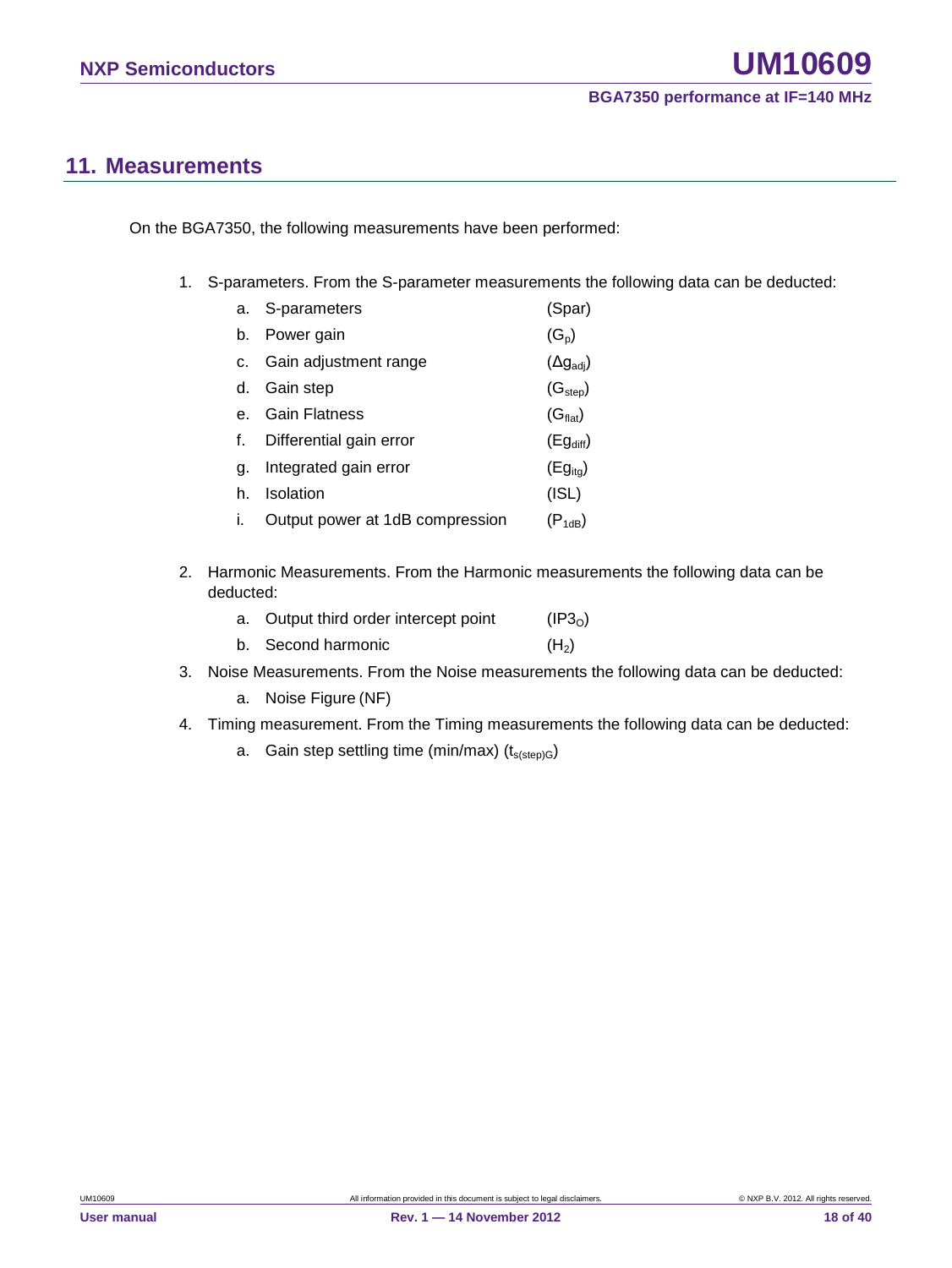### <span id="page-18-1"></span><span id="page-18-0"></span>**11.1 Measurement definitions**

### **11.1.1 Differential input and output impedance**

 $|Zi| = |((1+S_{11}(F)) / (1-S_{11}(F)))| * 50Ohm$ , with F = 70MHz ... 210MHz  $|Zo| = |((1+S_{22}(F)) / (1-S_{22}(F)))| * 50Ohm$ , with F = 70MHz ... 210MHz

### <span id="page-18-2"></span>**11.1.2 Absolute gain accuracy**

Absolute gain accuracy (140Mhz) =  $20\log(|S_{21}(140MHz)|) - 22dB$  (=typical max gain)

### <span id="page-18-3"></span>**11.1.3 Gain flatness**

Gain flatness (F) = Max (Gain(F +  $\frac{1}{2}$  Fd ... F –  $\frac{1}{2}$  Fd)) – Min (Gain(F +  $\frac{1}{2}$  Fd ... F –  $\frac{1}{2}$  Fd)) with  $Gain(F) = 20*log(|S_{21}(F)|)$ 

### <span id="page-18-4"></span>**11.1.4 Differential gain errors**

Differential gain error = max  $|$  Gain( x  $)$  – Gain (x-1) –1dB |, with Gain(x) =  $20\log(|S_{21}(x)|)$  measured at 140 MHz and x = gain setting (1...24)

Differential gain error (upper 12dB) =  $|$  Gain( 0 ) – Gain ( 12 ) –12dB |, with  $Gain(x) = 20log(|S_{21}(x)|)$  measured at 140 MHz and  $x = gain$  setting

Differential gain error (full range) =  $|$  Gain( 0 ) – Gain ( 24 ) –24dB |, with  $Gain(x) = 20log(|S_{21}(x)|)$  measured at 140 MHz and  $x = gain$  setting

### <span id="page-18-5"></span>**11.1.5 Differential phase errors**

Differential phase error (consecutive gain steps) =  $arg(S_{21}(x)) - arg(S_{21}(x-1))$ with  $x =$  gain setting (0...24), measured 140 MHz

Differential phase error (any two steps upper  $12dB$ ) = max(arg( $S_{21}(x;x-12)$ )) –  $min(arg(S_{21}(x; x-12)))$ with  $x =$  gain setting, measured at 140 MHz

Differential phase error (any two steps) =  $max(arg(S_{21}(x))) - min(arg(S_{21}(x)))$ with  $x =$  gain setting (0...24), measured at 140 MHz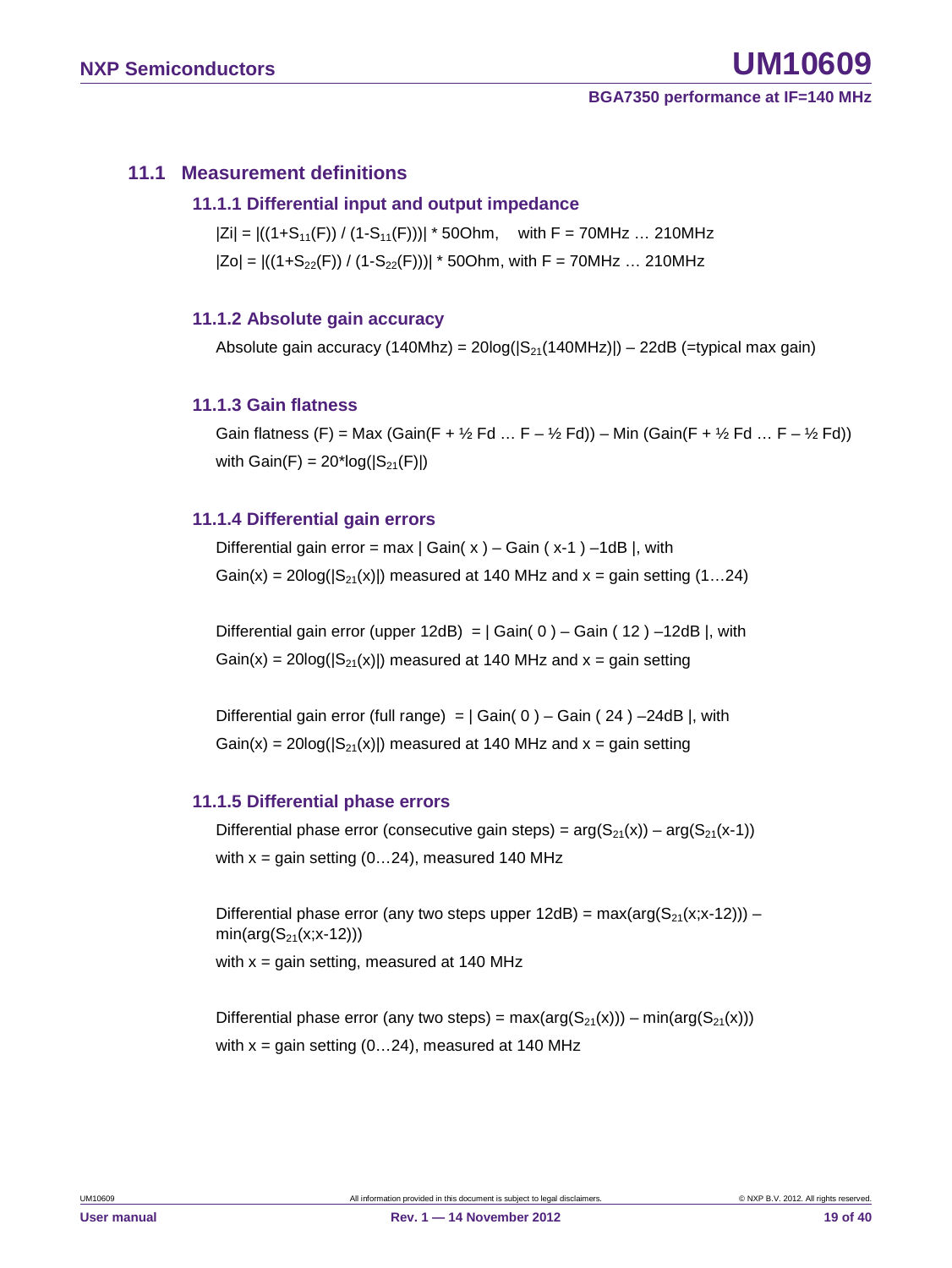### <span id="page-19-0"></span>**11.1.6 OPI3**

OIP3low = Po(F<sub>1</sub>)+ <sup>1</sup>/<sub>2</sub> (Po(F<sub>1</sub>)-Po(F<sub>1</sub>-2MHz)), with F<sub>1</sub>=140 MHz F<sub>2</sub> = F<sub>1</sub>+2MHz OIP3high = Po( $F_2$ )+  $\frac{1}{2}$  (Po( $F_2$ )-Po( $F_2$ -2MHz)), with  $F_1$ =140 MHz  $F_2 = F_1 + 2M$ Hz OIP3 = Min (OIP3low, OIP3high)

### <span id="page-19-1"></span>**11.1.7 H2**

 $2^{nd}$  order harm (F) = 20log( $|S21(2<sup>*</sup>F)|$ ) – 20log( $(|S21(F)|)$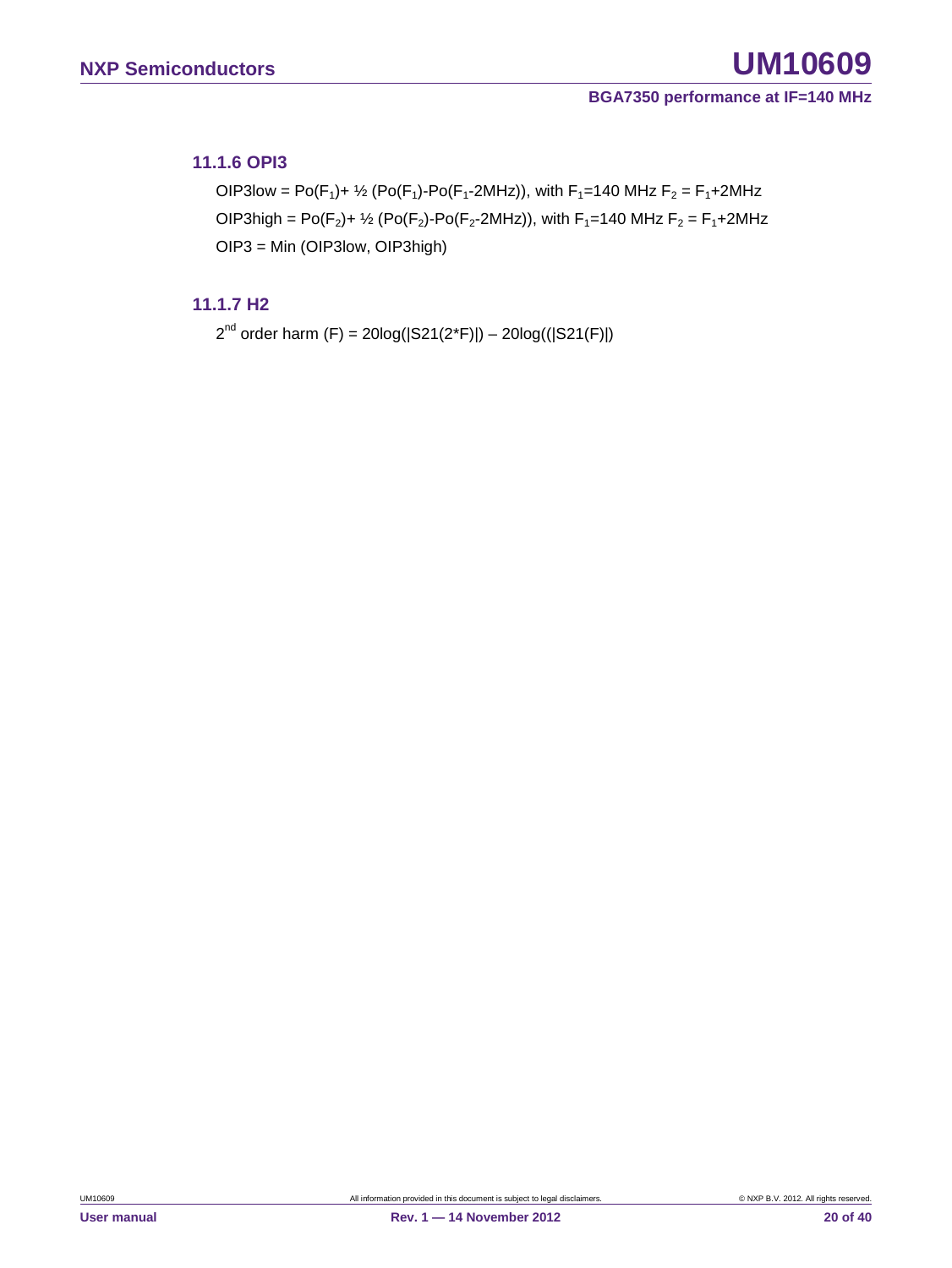### <span id="page-20-0"></span>**11.2 S-parameter measurements**

The S-parameters (and the above mentioned derivative measurements) are measured with a full two-port calibrated network analyzer; over the frequency range 70 – 220 MHz. Also the output power compression point  $(P_{1dB})$  has been measured with the network analyzer. In the latter case, a calibrated power sweep has been performed, in order to obtain the  $P_{1dB}$ .

All gain and phase measurements have been performed with a constant output power of +5 dBm, meaning that for every 1 dB increase of attenuation, the input power also have to increase by +1 dBm.

The non-used port's of the dual VGA (channel A or B) has been terminated with a 50-Ohm load.

The isolation measurement (ISL) have been performed by injecting the signal to the input of channel A, and measuring the response at the output of channel B (and vice versa), with the remaining input and output terminated with 50 Ohm.

### <span id="page-20-1"></span>**11.3 Harmonic measurements.**

The harmonic measurements (OIP<sub>2</sub>, OIP<sub>3</sub> and H<sub>2</sub>) have been measured with a set-up, as described in Fig. 8.



Fig. 8 Harmonic measurement set-up

A low-pass filter at the output of the signal generators guaranties suppression of the  $H_2$ generated by the generator itself.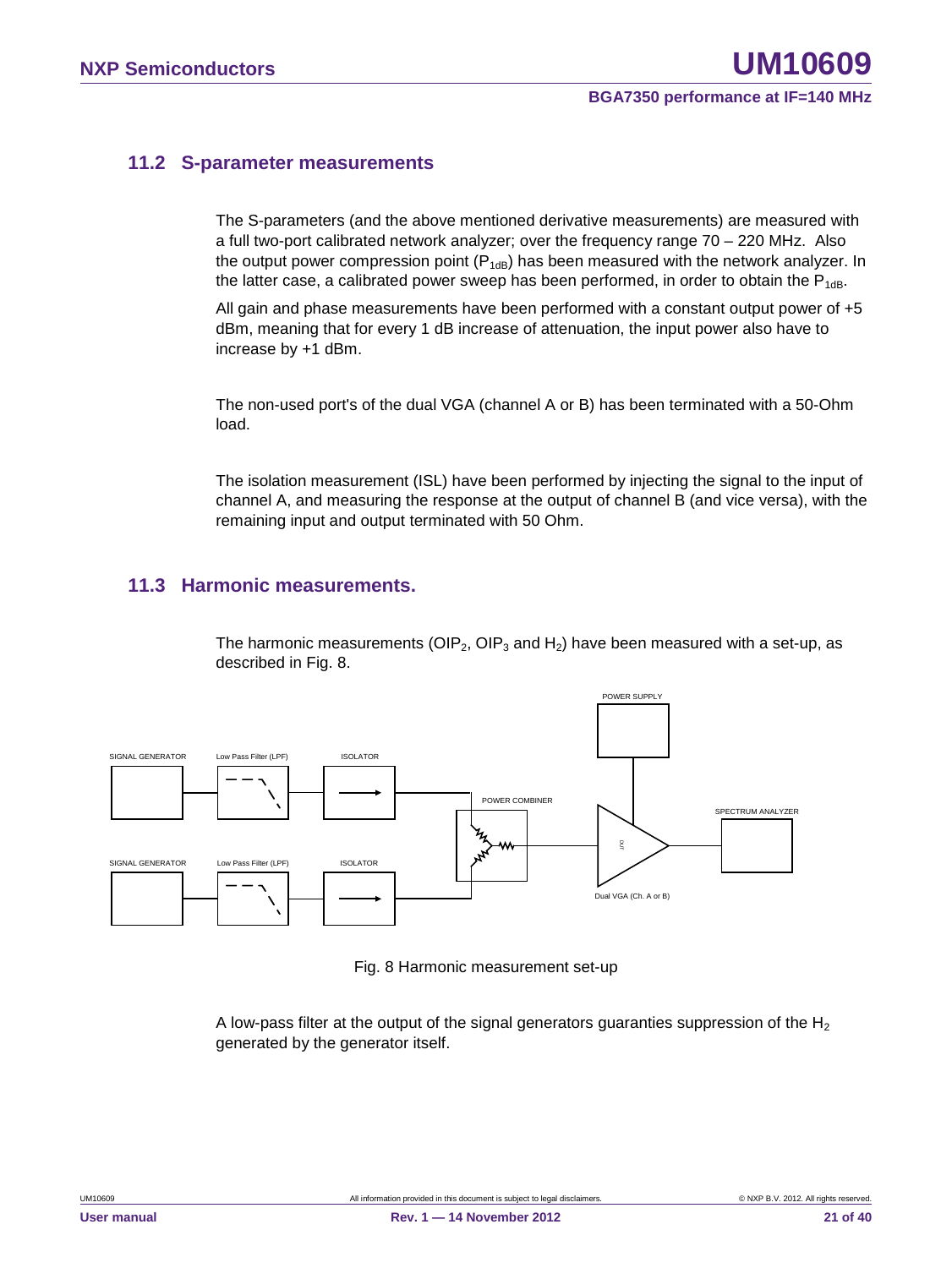### <span id="page-21-0"></span>**11.4 Noise Figure measurements**

The Noise Figure (NF) has been measured with a noise source (Excess Noise Ratio ENR=15.3 dB), in combination with a spectrum analyzer with a noise measurement option. (See Fig.9)



Fig. 9 Noise Figure Measurements

### <span id="page-21-1"></span>**11.5 Timing Measurement.**

In order to determine the gain step settling time, the set-up as shown in Fig. 10 has been used. A pulse generator (preferably a pulse generator that can supply the proper logic levels) is connected to the disable/enable pin of the EVB. The input (Pin\_A or Pin\_B) is connected to a signal generator (or network analyzer ) to supply the RF input signal. The response (Pout A or Pout B) is measured with a digital sampling scope, triggered by the pulse generator. The 50-Ohm input of the sampling scope is used, in order to terminate the output of the dual VGA properly.

With the pulse generator, the gain settings are switch from minimum (00000) to maximum (11000) attenuation.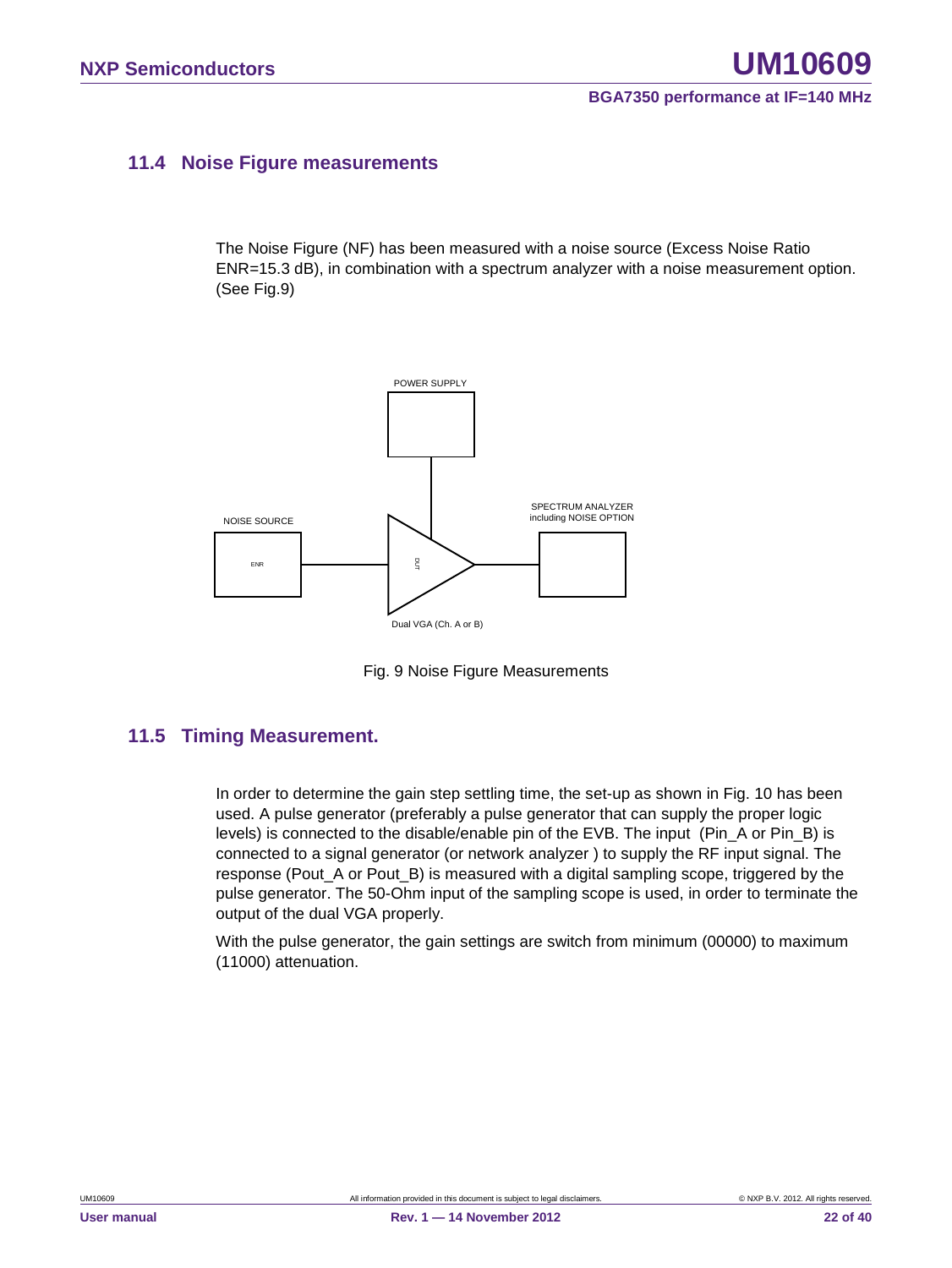



### <span id="page-22-0"></span>**11.6 Measurement results**

The section following below shows performance measurements of the BGA7350 EVB in singleended operations.

The EVB has been measured under the following conditions:

- Measurement data corrected for input-and output transformer losses
- − Input transformer; losses 0.55 dB, transformer ratio 1:3
- − Output transformer; losses 0.6 dB, transformer ratio 1:4
- EVB optimized for 140 MHz operation (other frequency ranges can be easily optimized by changing L1 .. L4, see also circuit diagram.
- 5V supply
-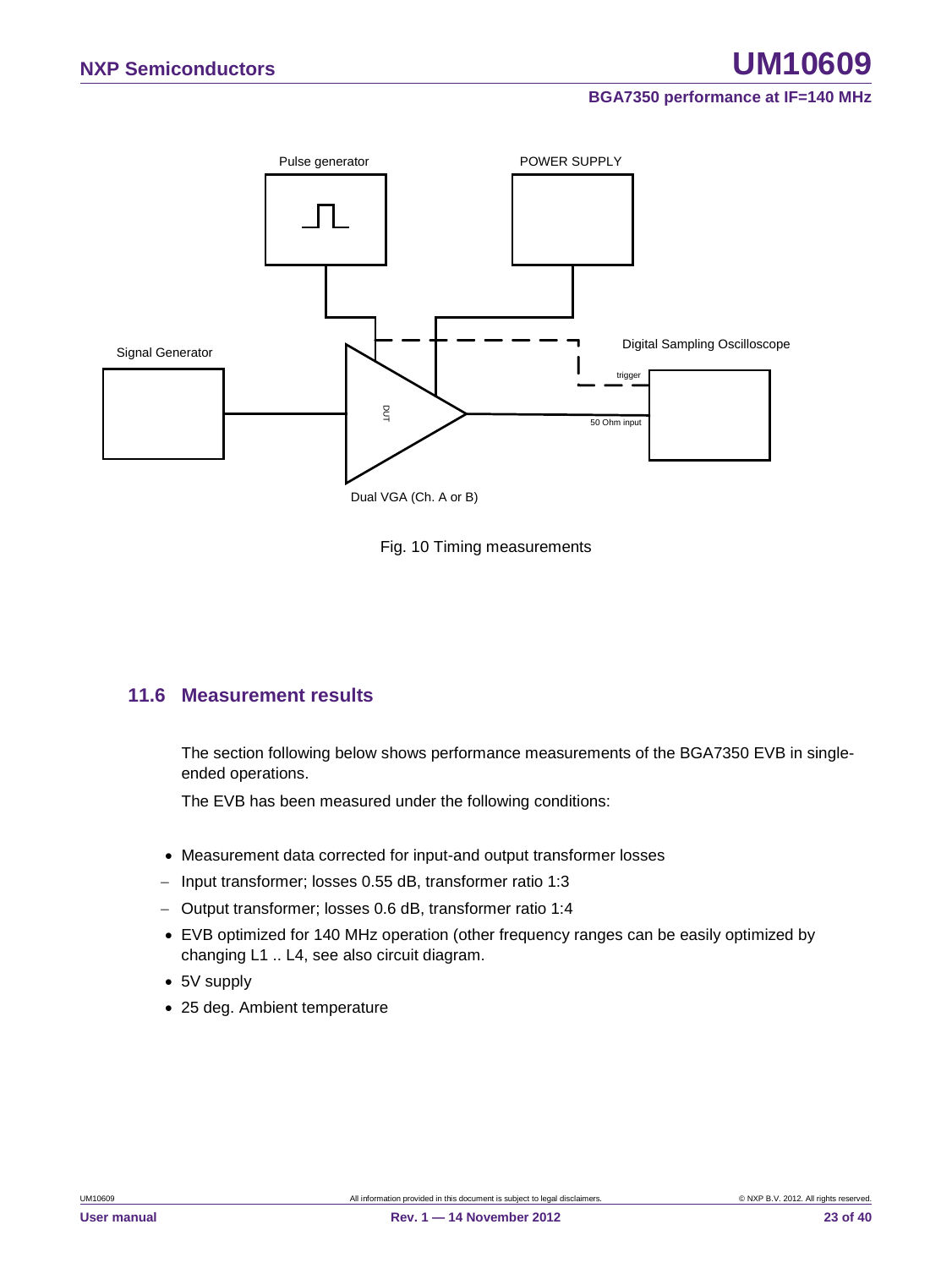### **BGA7350 performance at IF=140 MHz**

### **11.6.1 Gain as function of frequency and attenuator range**

<span id="page-23-0"></span>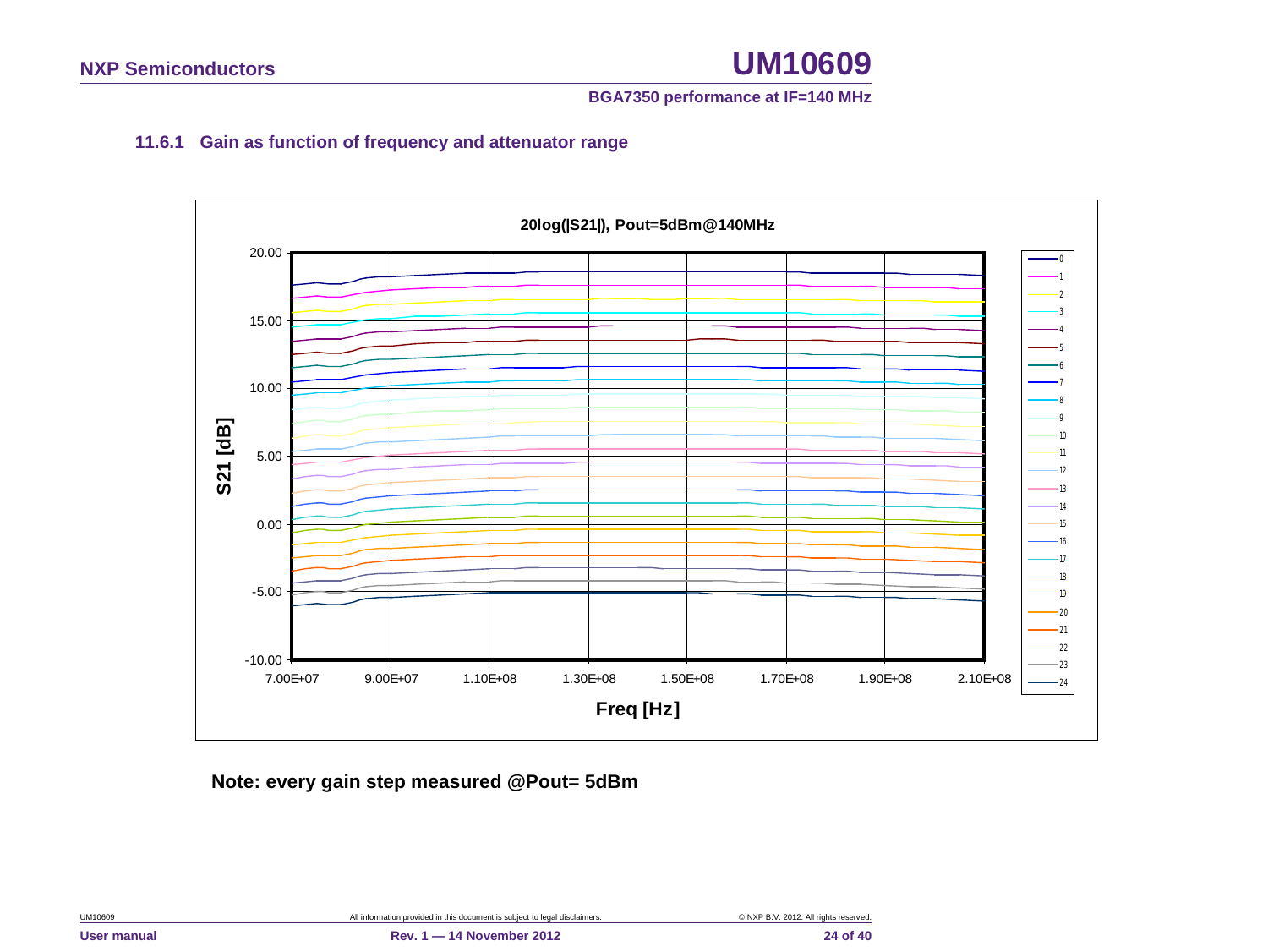### **BGA7350 performance at IF=140 MHz**

### **11.6.2 Phase of S21 as function of frequency and attenuator range**

<span id="page-24-0"></span>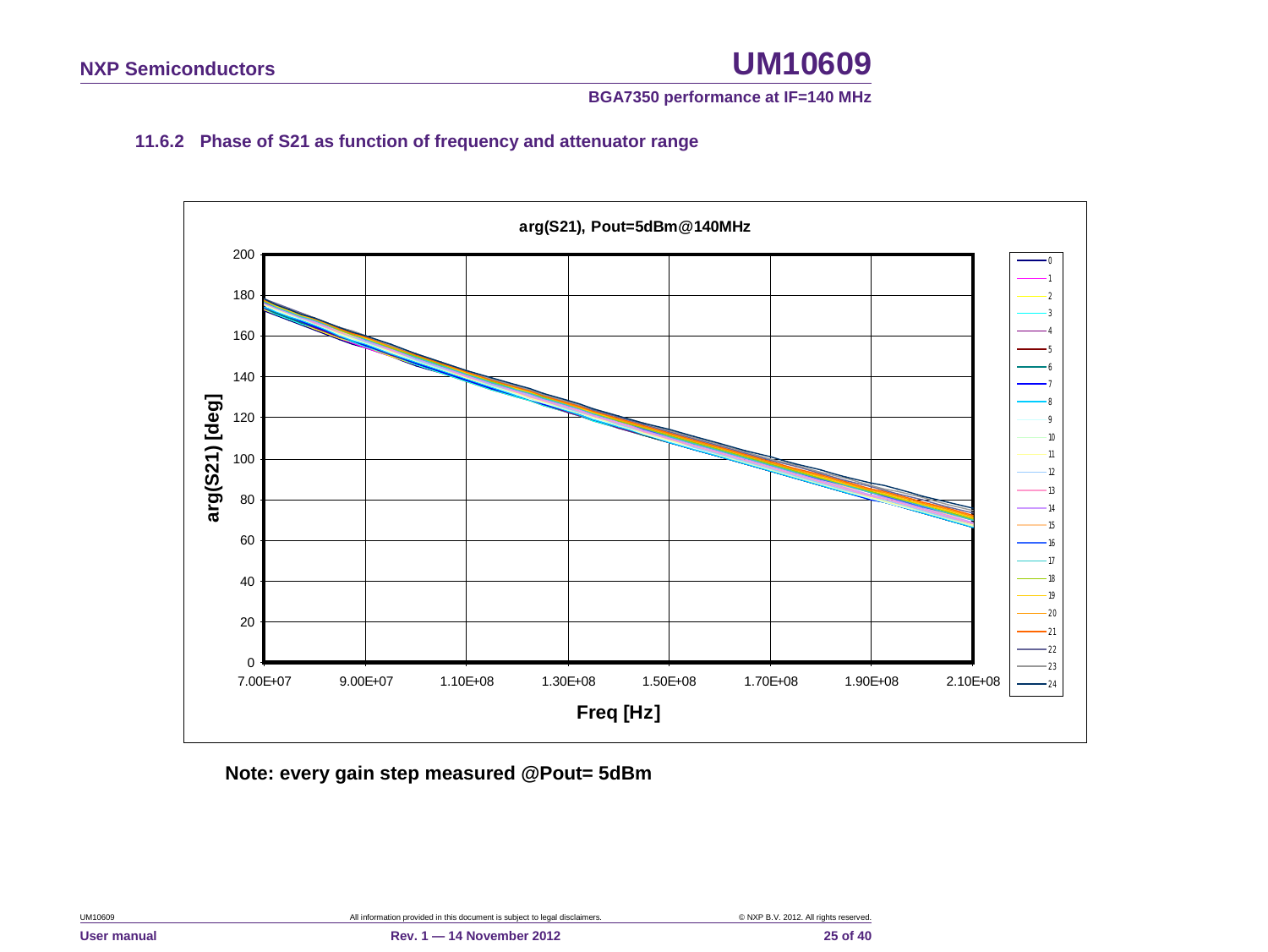### **BGA7350 performance at IF=140 MHz**

### **11.6.3 S-parameters; S12**

<span id="page-25-0"></span>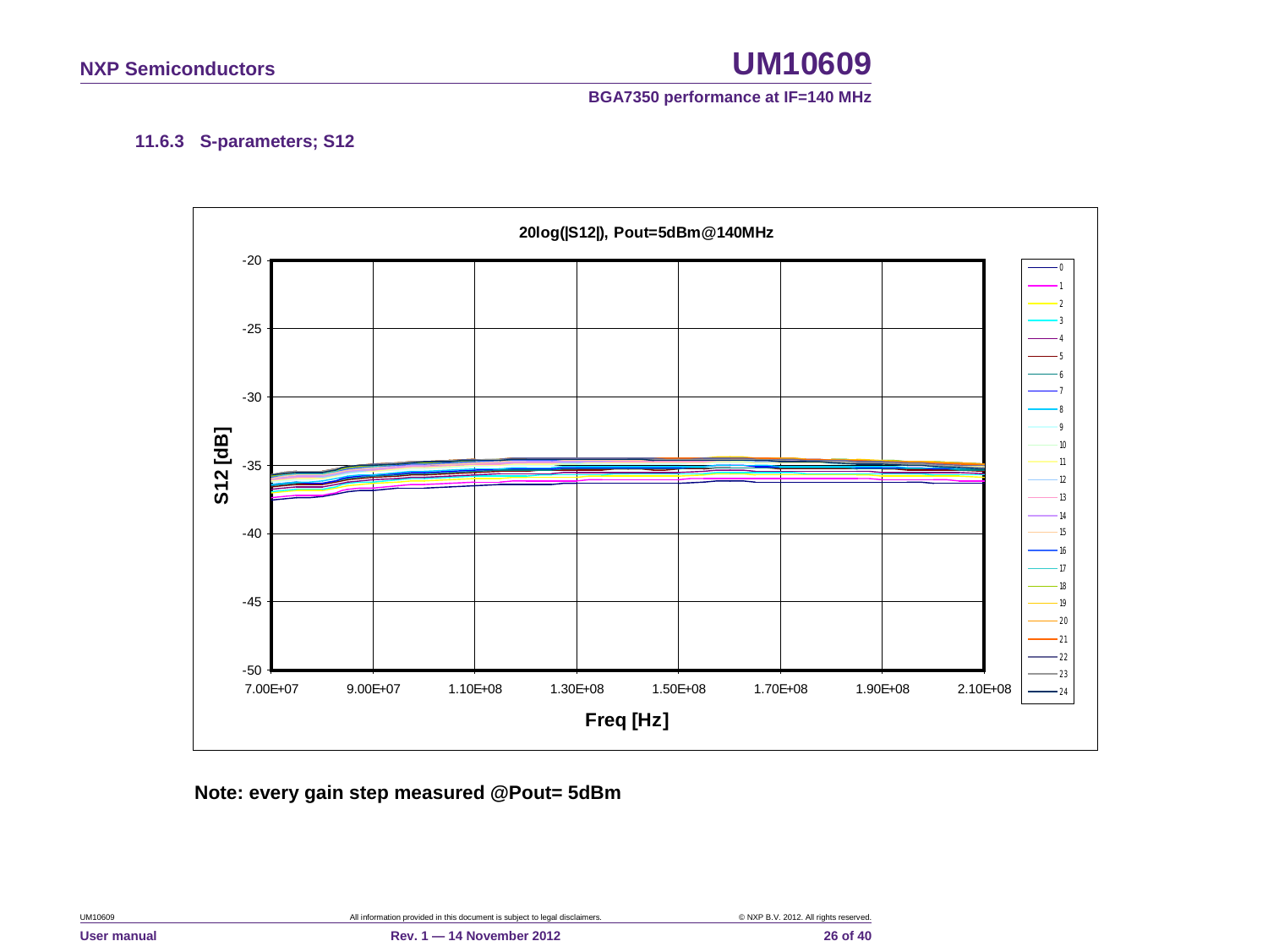

### **11.6.4 S-parameters; S11**

<span id="page-26-0"></span>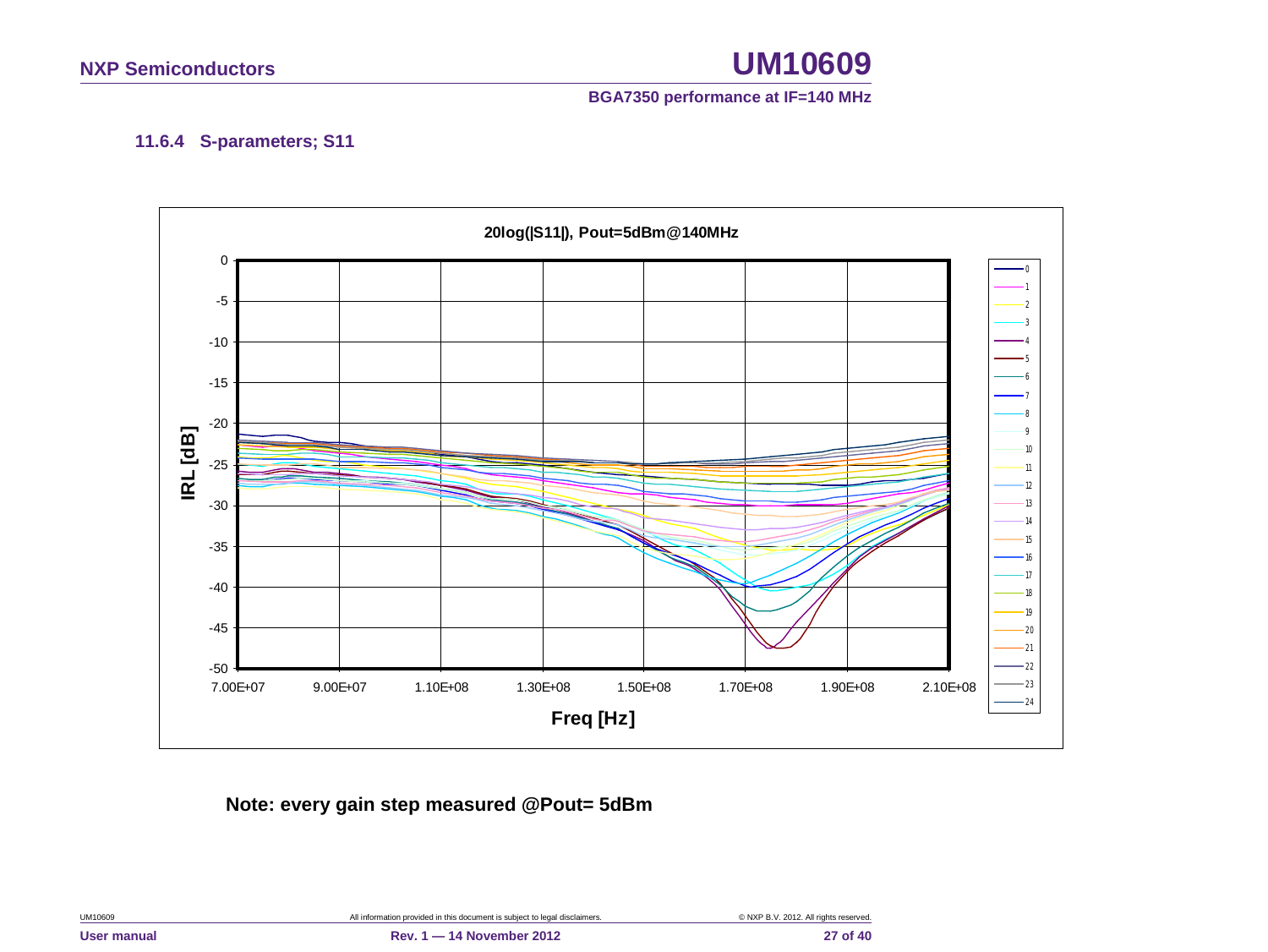

### **11.6.5 S-parameters; S22**

<span id="page-27-0"></span>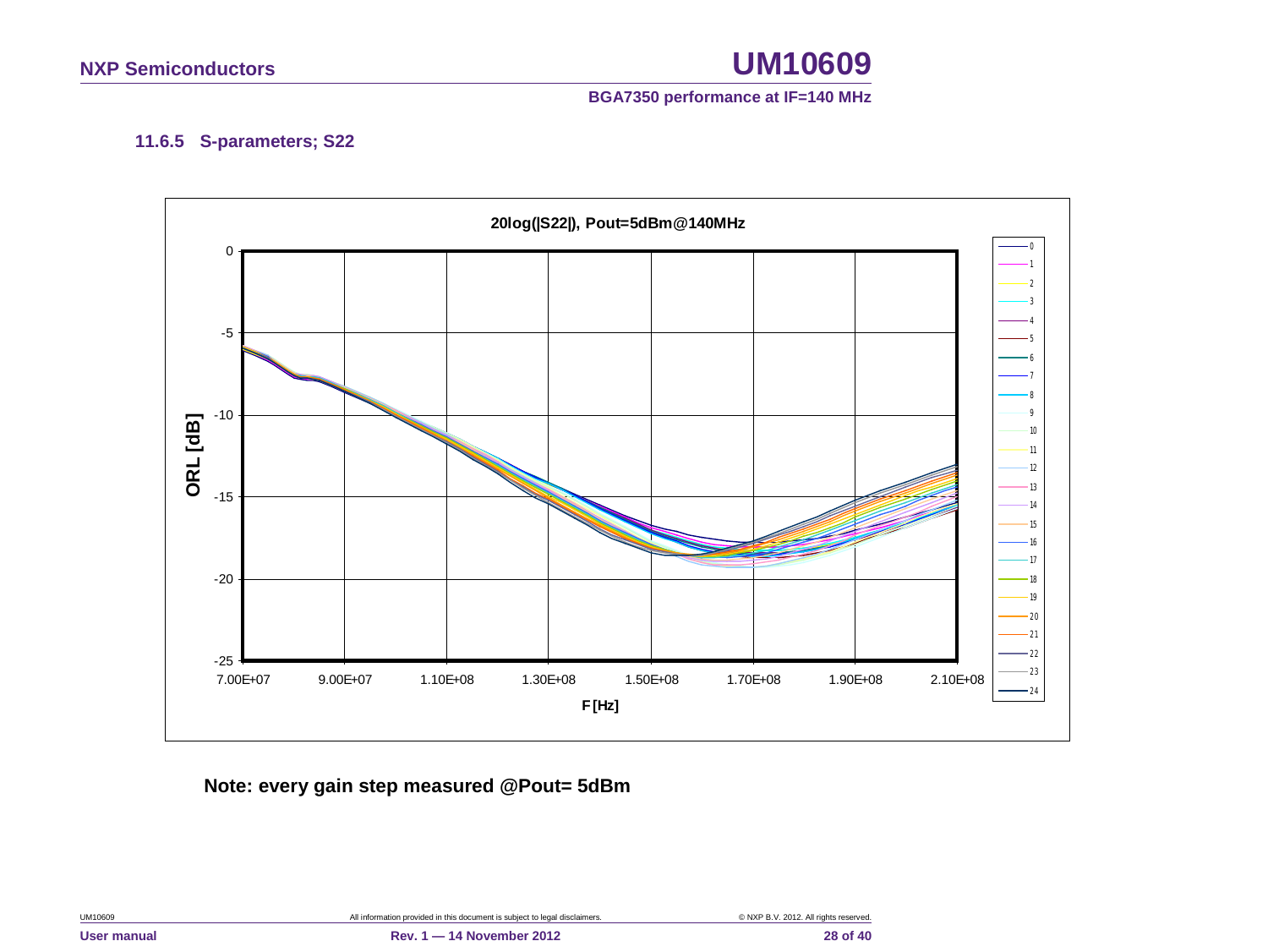

### **11.6.6 P1dB over first 5 gain steps**

<span id="page-28-0"></span>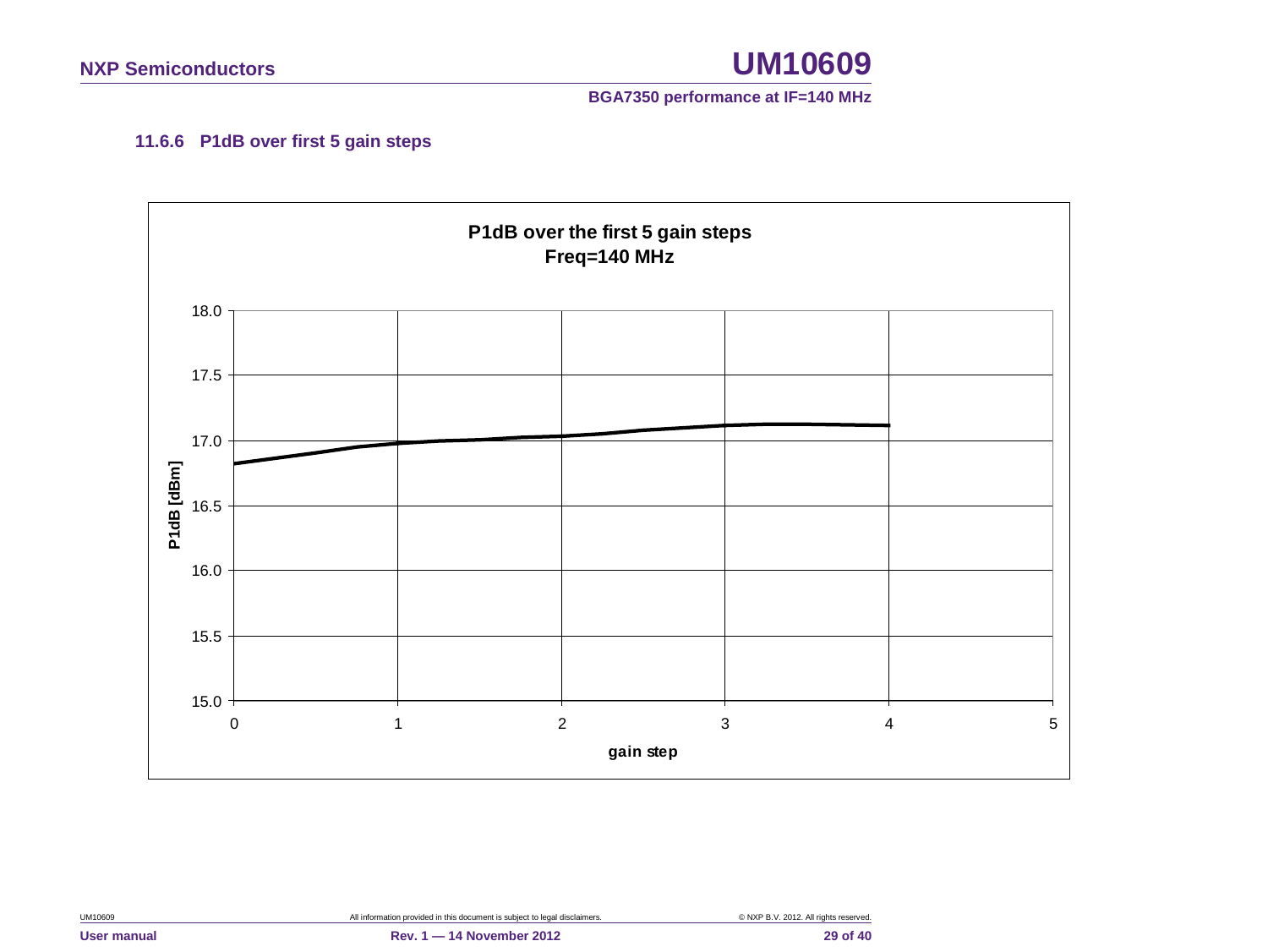

### **11.6.7 Gain Flatness @maximum gain**

<span id="page-29-0"></span>

∆Gp=0.04 dB over operating frequency band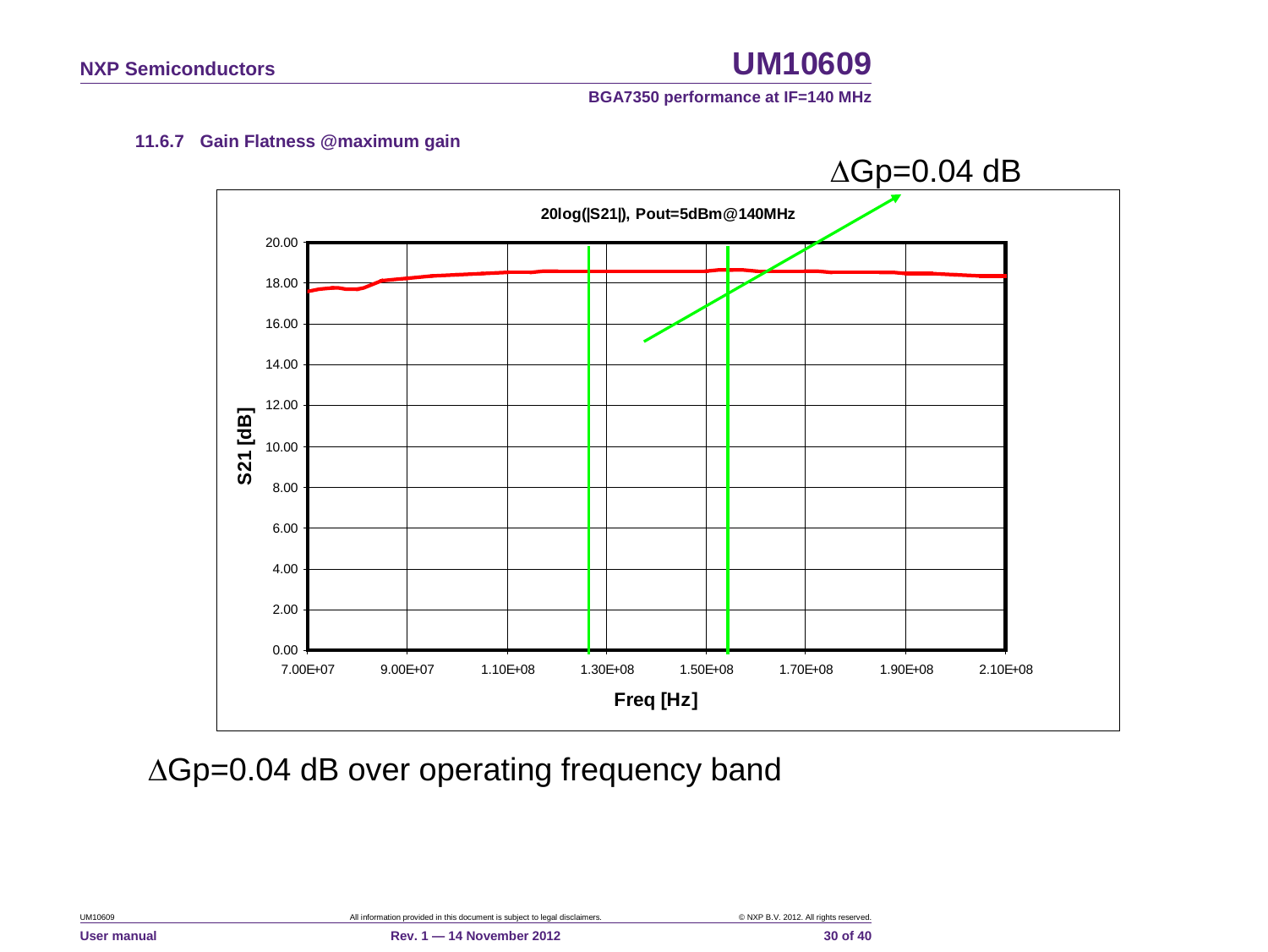

### **11.6.8 Noise Figure versus gain settings**

<span id="page-30-0"></span>

Fmin=6.2 dB (@minimum attenuation, noise step = 0.8dB/dB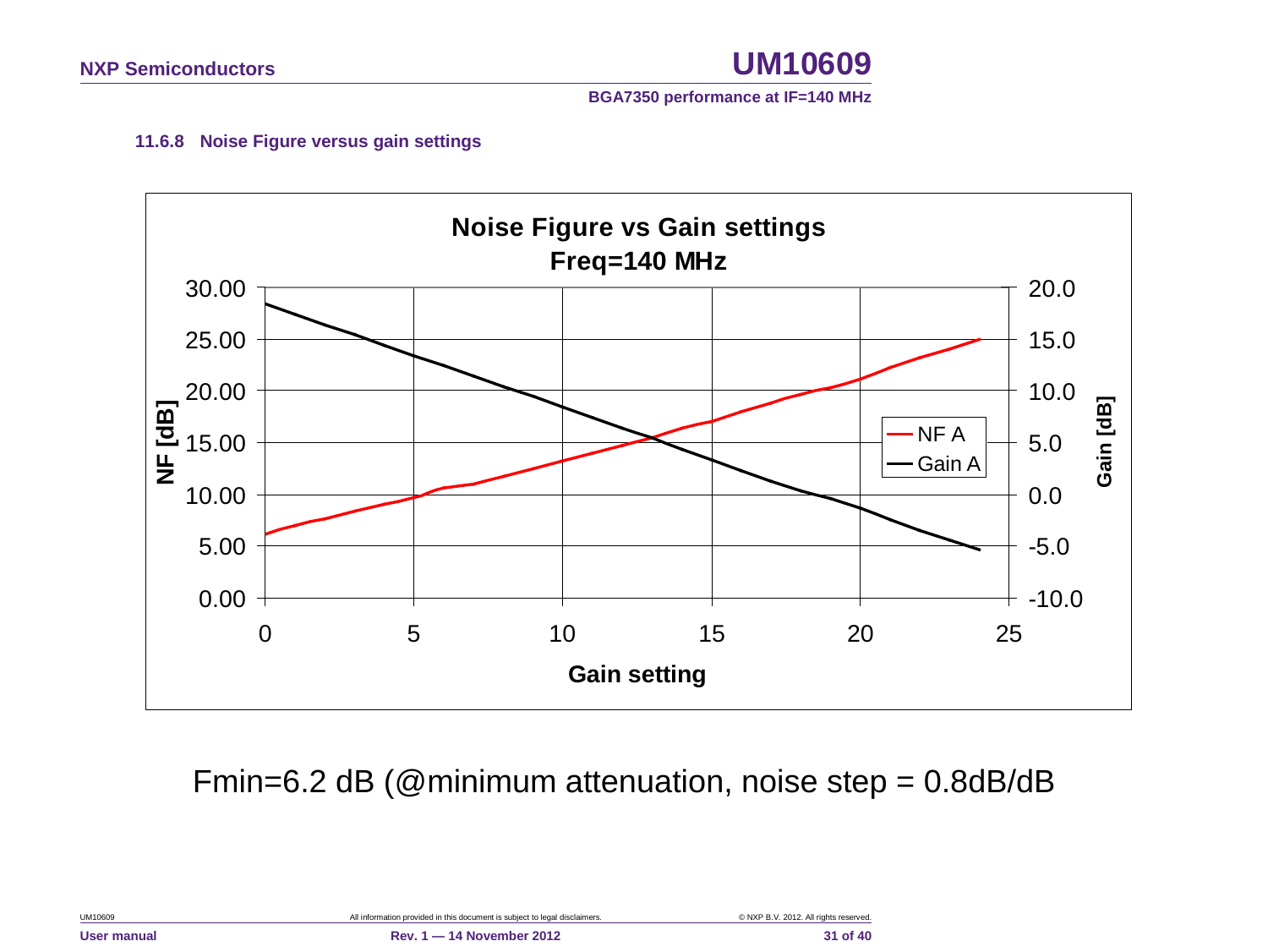### **BGA7350 performance at IF=140 MHz**

### **11.6.9 Harmonic Distortion (HD2) versus gain steps**

<span id="page-31-0"></span>

**Note: Pout=+5 dBm for every gain step**

 **Freq\_in=70 MHz**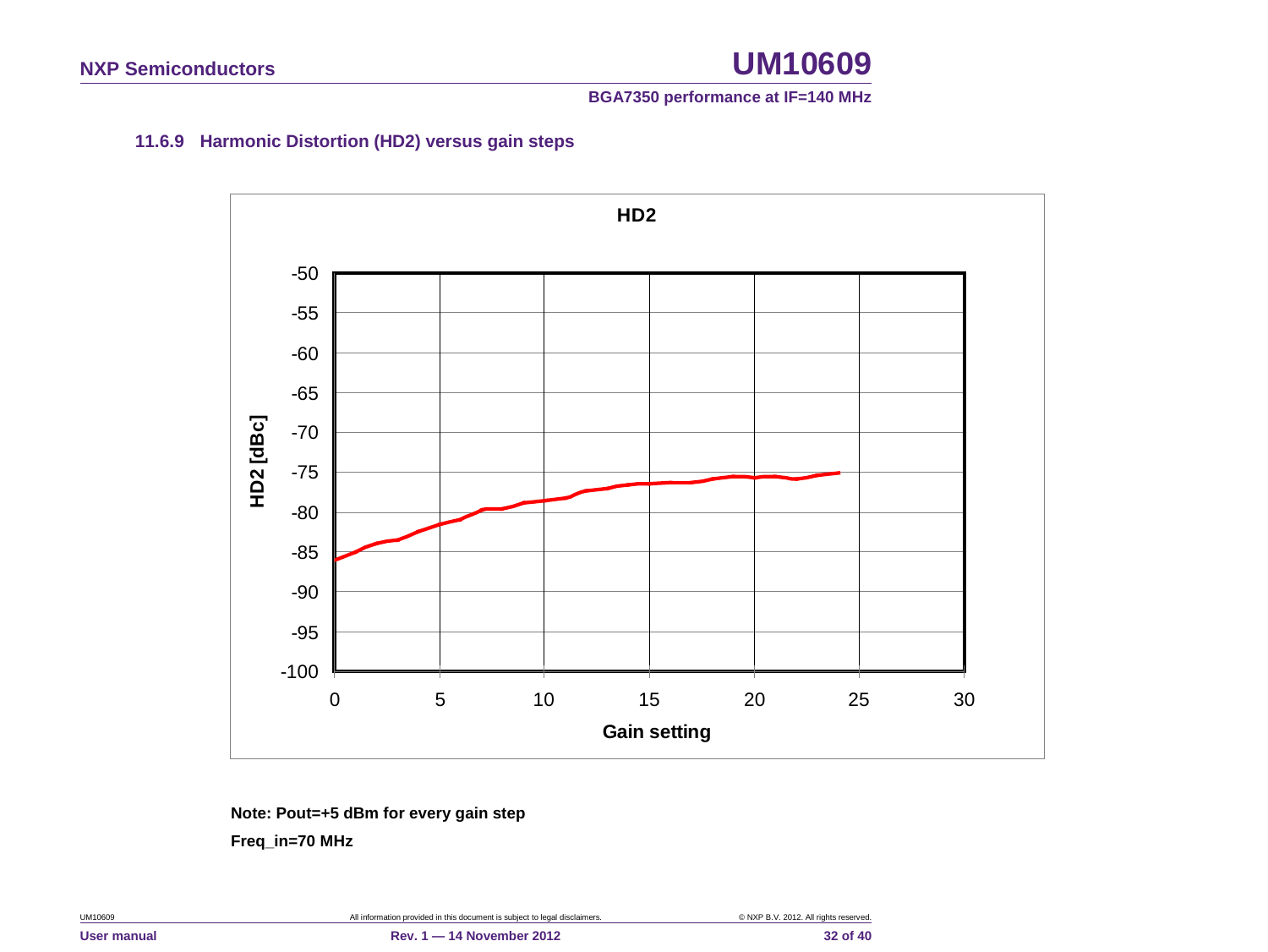

### **11.6.10 OIP3 over first 5 gain steps**

<span id="page-32-0"></span>

**Note: Pout per tone =+2 dBm Freq1=140 MHz; Freq2= 142 MHz**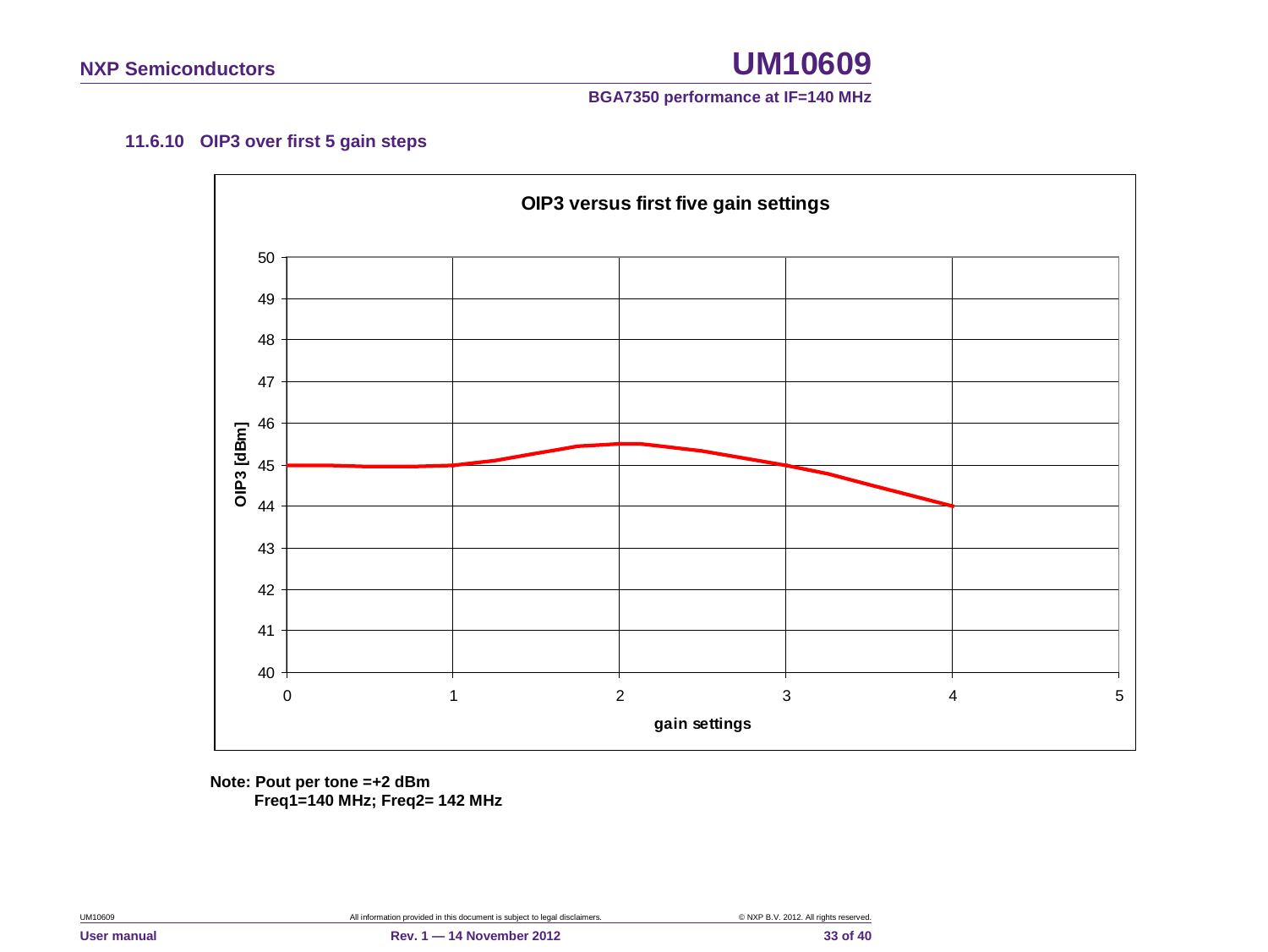### **11.6.11 Summary of the gain errors**

| <b>Measurement</b>                                 | Unit | <b>Value</b> | <b>Conditions</b>                                       |
|----------------------------------------------------|------|--------------|---------------------------------------------------------|
| Temperature                                        | С    | 25 deg       |                                                         |
| Power supply voltage                               |      |              | <b>Definition</b>                                       |
| Power supply current                               | mA   | 122.3        | Maximum supply current for all gain steps               |
| Standby current                                    | mA   | 2.61         | Maximum standby current (for all gain steps)            |
| Absolute gain                                      | dB   | 19.06        | Gain measured at F=140MHz, imcluding transformer losses |
| Differential gain error per 1dB consecutive steps  | dB   | 0.11         | Measured at F=140MHz                                    |
| Integrated gain error upper 12dB                   | dB   | 0.05         | Measured at F=140MHz                                    |
| Integrated gain error full range                   | dB   | $-0.33$      | Measured at F=140MHz                                    |
| Gain flatness over 30MHz bandwidth at maximum gain | dB   | 0.04         | pk-pk over 30MHz bandwidth at gain=0                    |
| Gain flatness over 30MHz bandwidth at minimum gain | dB   | 0.08         | pk-pk over 30MHz bandwidth at gain=24                   |
| Maximum gain flatness over 30MHz                   | dB   | 0.03         | Maximum flatness over 30MHz for all gain steps          |
| Minimum gain flatness over 30MHz                   | dB   | 0.16         | Minimum flatness over 30MHz for all gain steps          |

### <span id="page-33-0"></span>**11.6.12 Isolation (between channel A and channel B)**

| Gain settings @170 MHz | isolation [dB] |
|------------------------|----------------|
| mın                    | $-59.8$        |
| max                    | -60            |

Measured @Pout=5dBm for both min and max gain

### **11.6.13 Impedance summary**

<span id="page-33-2"></span><span id="page-33-1"></span>

| <b>Measurement</b>                             | Unit         | <b>Value</b> | <b>Conditions</b>                                                        |
|------------------------------------------------|--------------|--------------|--------------------------------------------------------------------------|
| Maximum input impedance (BW=30 all gainsteps)  | [Ohm]        | 54.5         | Maximum absolute value measured over 30MHz bandwidth, for all gain steps |
| Minimum input impedance (BW=30 all gainsteps)  | <b>IOhml</b> | 45.4         | Minimum absolute value measured over 30MHz bandwidth, for all gain steps |
| Maximum output impedance (BW=30 all gainsteps) | [Ohm]        | 53.6         | Maximum absolute value measured over 30MHz bandwidth, for all gain steps |
| Minimum output impedance (BW=30 all gainsteps) | <b>IOhml</b> | 45.5         | Minimum absolute value measured over 30MHz bandwidth, for all gain steps |
| Maximum input impedance (BW=30 all gainsteps)  | Ohm          | 54.3         | Maximum real value measured over 30MHz bandwidth, for all gain steps     |
| Minimum input impedance (BW=30 all gainsteps)  | Ohm          | 45.3         | Minimum real value measured over 30MHz bandwidth, for all gain steps     |
| Maximum output impedance (BW=30 all gainsteps) | Ohm          | 49.5         | Maximum real value measured over 30MHz bandwidth, for all gain steps     |
| Minimum output impedance (BW=30 all gainsteps) | Ohm          | 44.5         | Minimum real value measured over 30MHz bandwidth, for all gain steps     |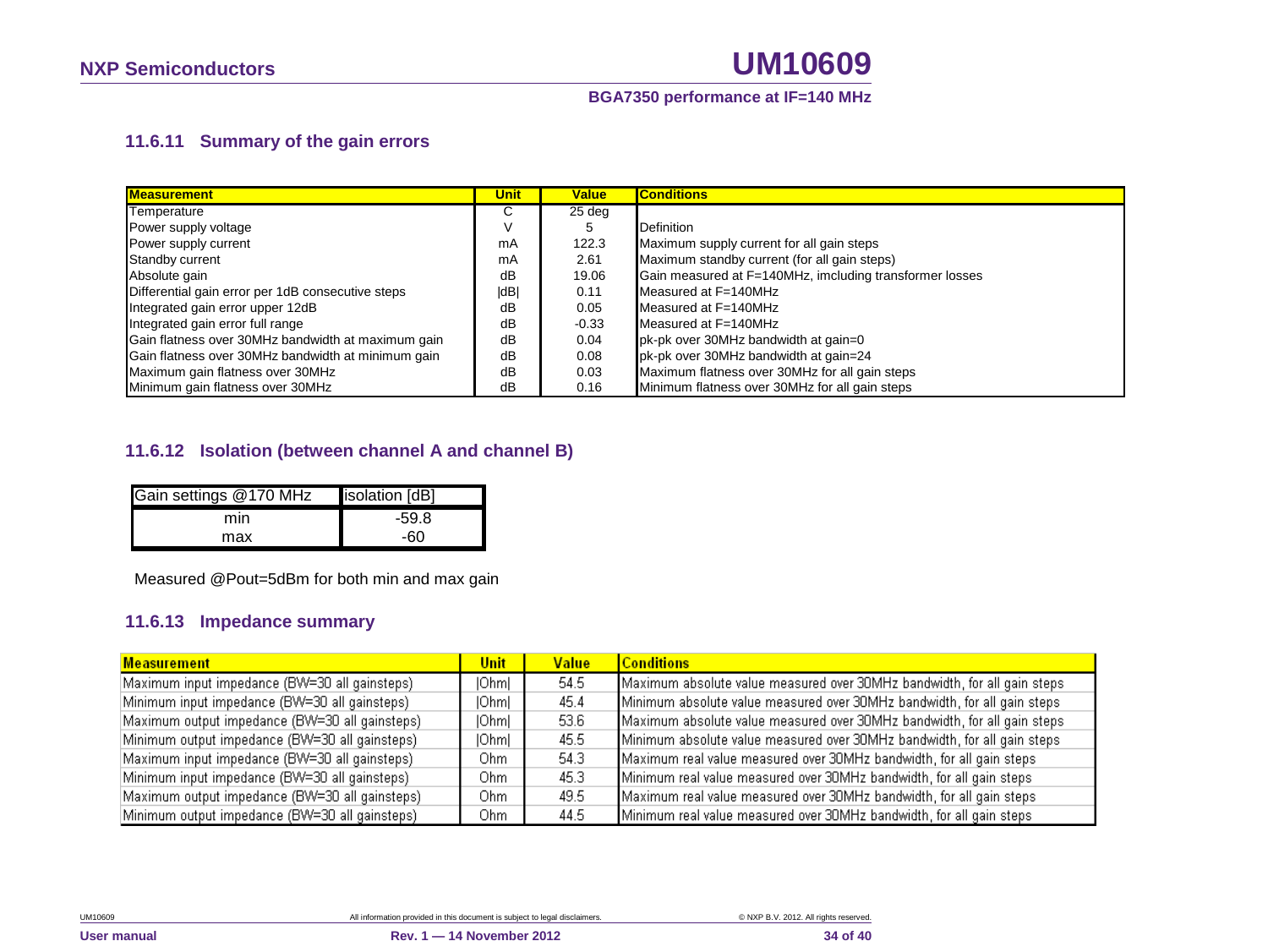### **BGA7350 performance at IF=140 MHz**

### **12. Balun Characterization**

In order to determine the BGA7350 performance only, the input-and output balun characteristics (losses) must be determined for correction. This has been done by measuring the baluns (both input and output) back-to-back, and assuming that both transformers are identical, the measured losses can be divided by two, to determine the losses per balun.

The measurements have been performed on the (calibration) boards, as described below)

### <span id="page-34-1"></span><span id="page-34-0"></span>**12.1 Calibration EVB schematics**

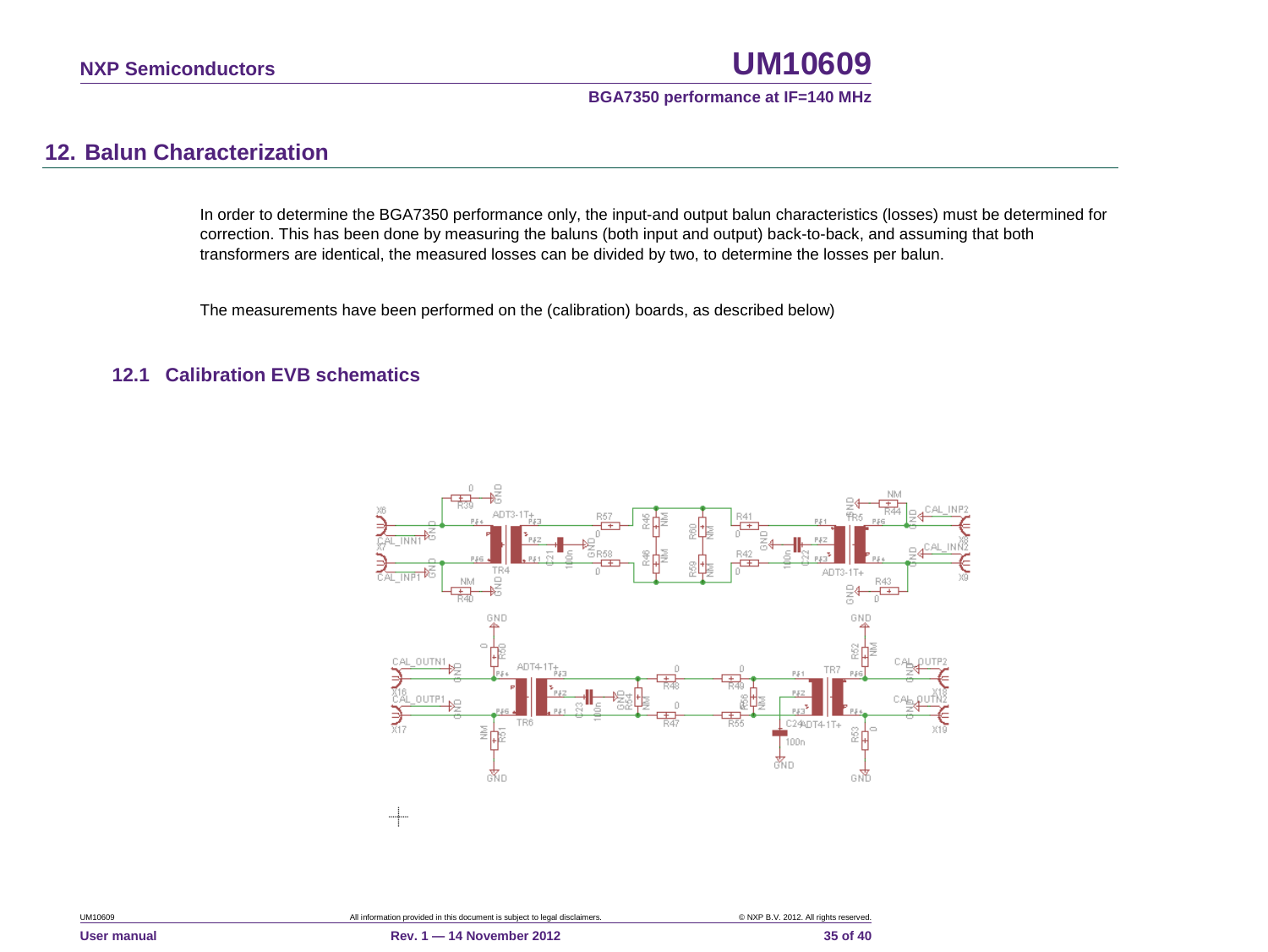**BGA7350 performance at IF=140 MHz**

### **12.2 Calibration EVB layout**

<span id="page-35-0"></span>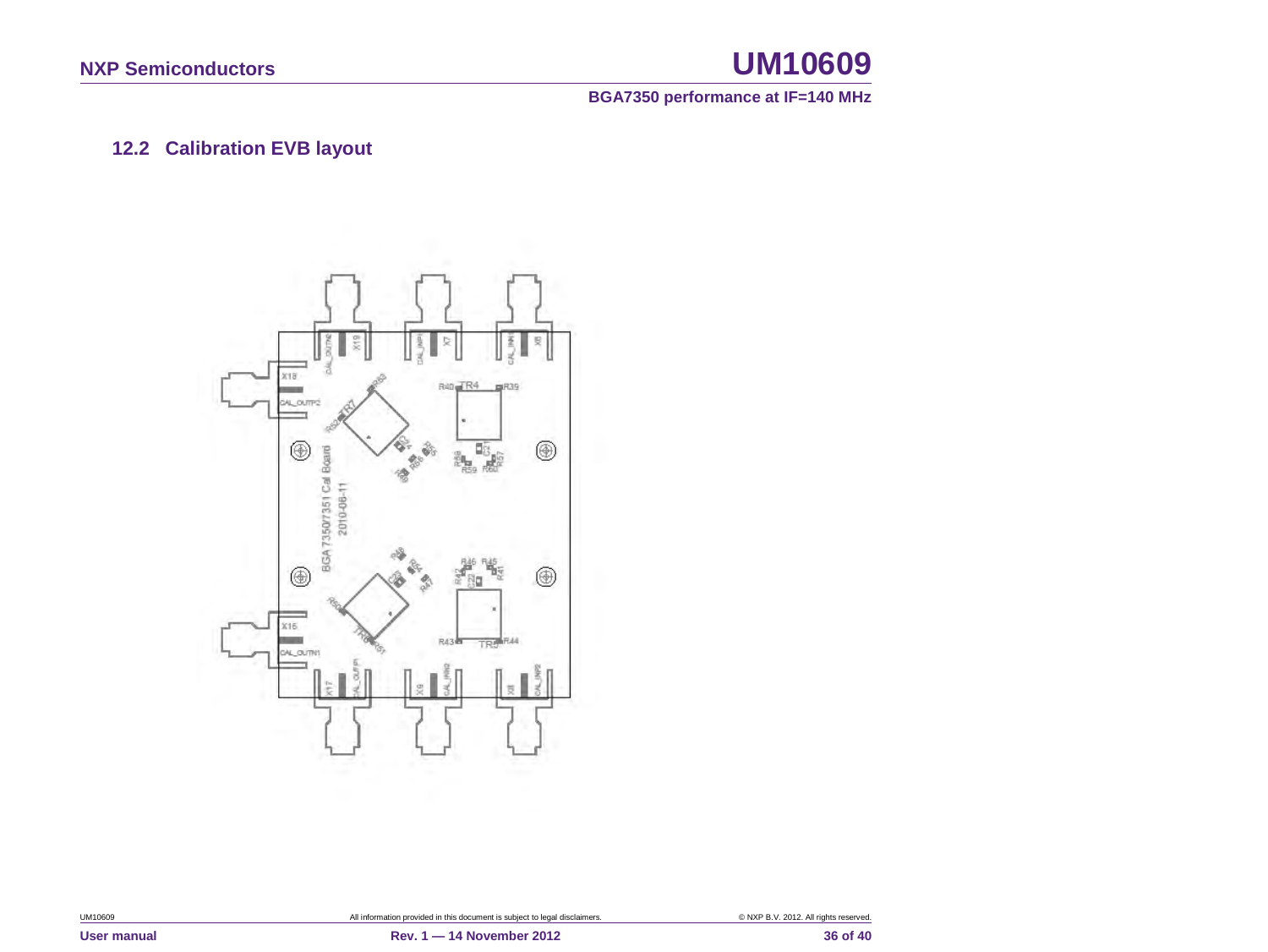### **BGA7350 performance at IF=140 MHz**

### **12.3 Calibration EVB picture**

<span id="page-36-0"></span>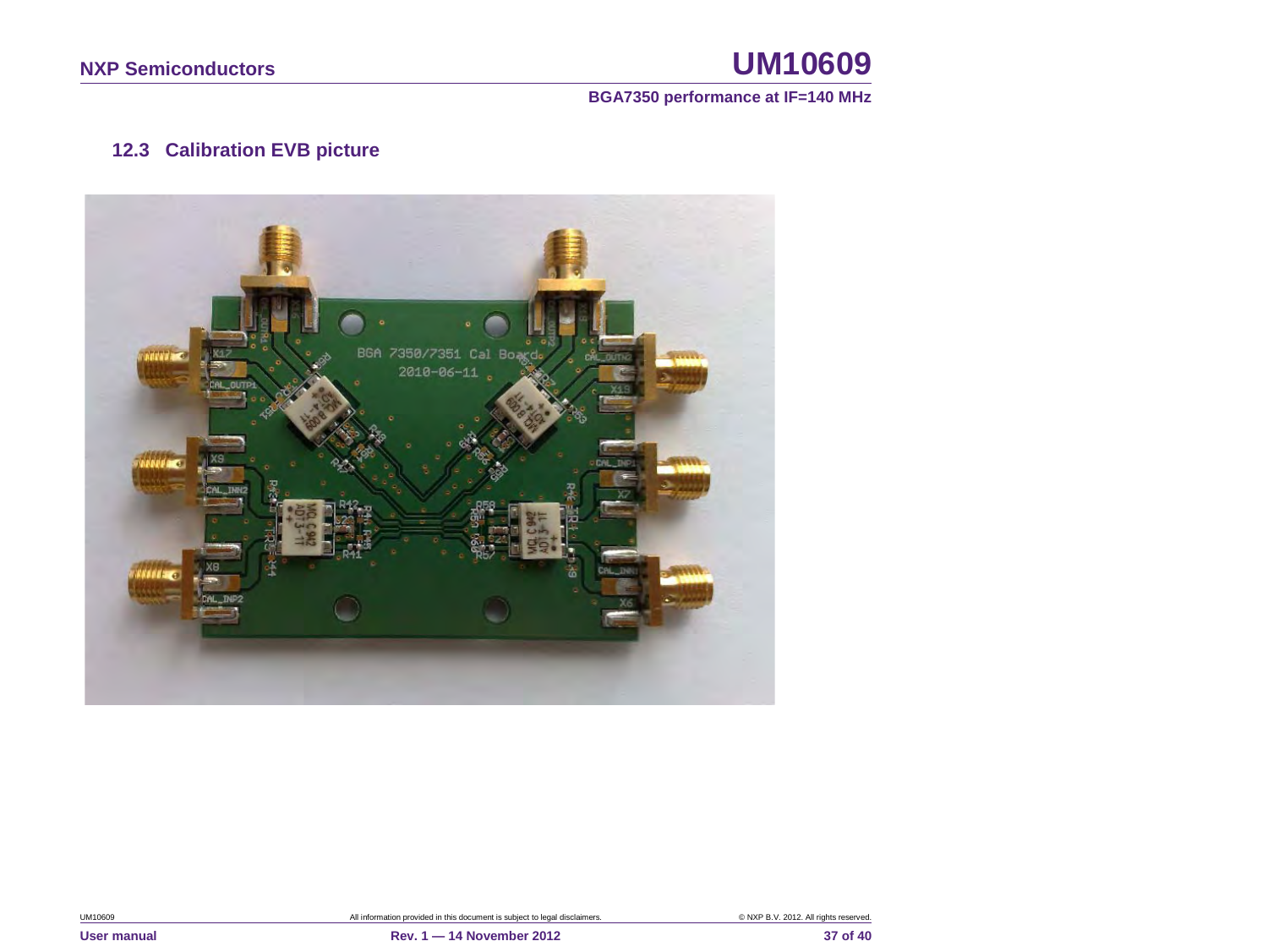### **BGA7350 performance at IF=140 MHz**

### **12.4 Calibration measurement results**



<span id="page-37-0"></span>The losses of the input balun is about 0.55 dB The losses of the output balun is about 0.6 dB



Input Balun, back-to-back **Input Balun**, back-to back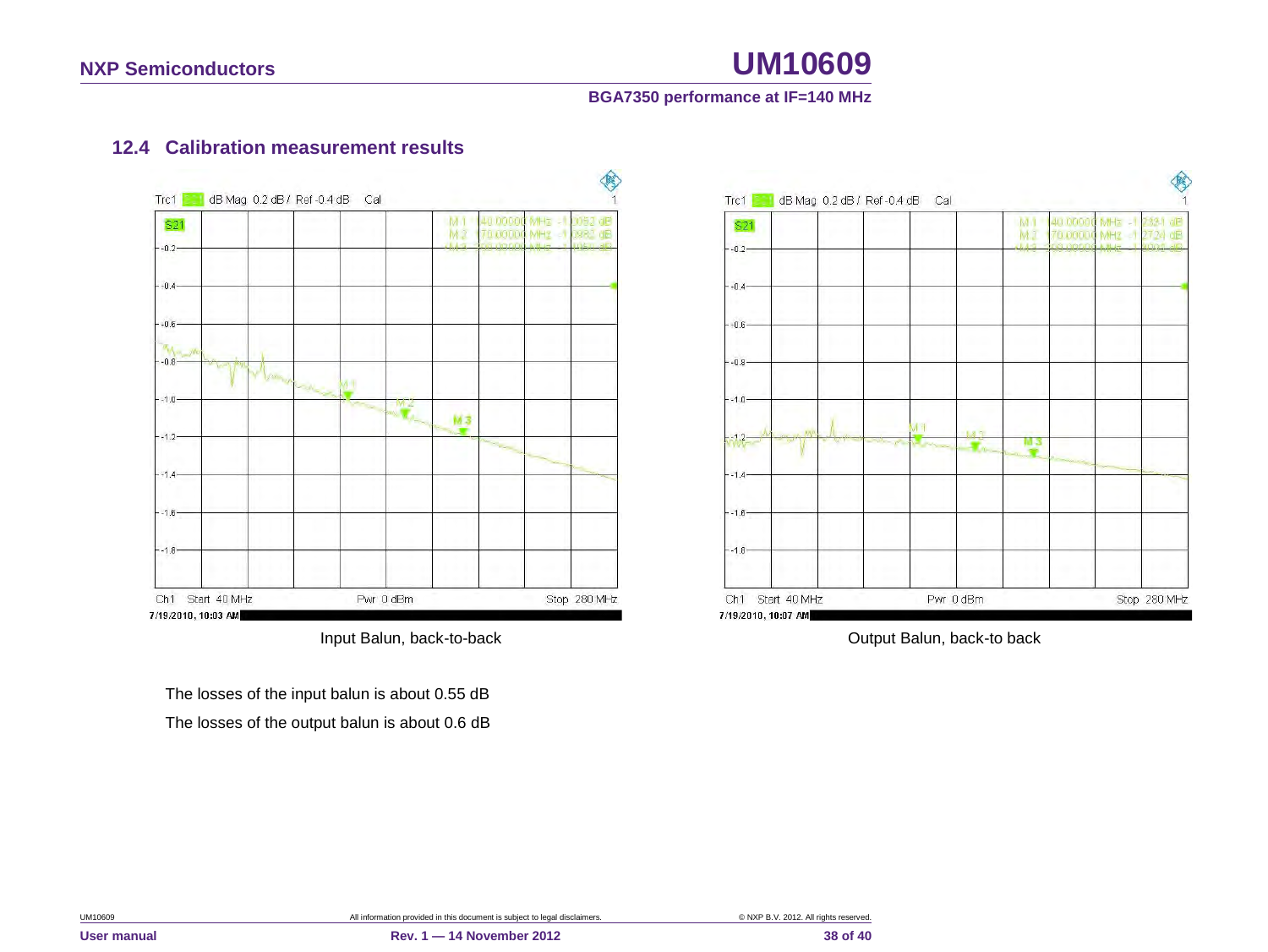### <span id="page-38-0"></span>**13. Legal information**

### <span id="page-38-1"></span>**13.1 Definitions**

**Draft —** The document is a draft version only. The content is still under internal review and subject to formal approval, which may result in modifications or additions. NXP Semiconductors does not give any representations or warranties as to the accuracy or completeness of information included herein and shall have no liability for the consequences of use of such information.

### <span id="page-38-2"></span>**13.2 Disclaimers**

**Limited warranty and liability —** Information in this document is believed to be accurate and reliable. However, NXP Semiconductors does not give any representations or warranties, expressed or implied, as to the accuracy or completeness of such information and shall have no liability for the consequences of use of such information.

In no event shall NXP Semiconductors be liable for any indirect, incidental, punitive, special or consequential damages (including - without limitation lost profits, lost savings, business interruption, costs related to the removal or replacement of any products or rework charges) whether or not such damages are based on tort (including negligence), warranty, breach of contract or any other legal theory.

Notwithstanding any damages that customer might incur for any reason whatsoever, NXP Semiconductors' aggregate and cumulative liability towards customer for the products described herein shall be limited in accordance with the Terms and conditions of commercial sale of NXP Semiconductors.

**Right to make changes —** NXP Semiconductors reserves the right to make changes to information published in this document, including without limitation specifications and product descriptions, at any time and without notice. This document supersedes and replaces all information supplied prior to the publication hereof.

**Suitability for use —** NXP Semiconductors products are not designed, authorized or warranted to be suitable for use in life support, life-critical or safety-critical systems or equipment, nor in applications where failure or malfunction of an NXP Semiconductors product can reasonably be expected to result in personal injury, death or severe property or environmental damage. NXP Semiconductors accepts no liability for inclusion and/or use of NXP Semiconductors products in such equipment or applications and therefore such inclusion and/or use is at the customer's own risk.

**Applications —** Applications that are described herein for any of these products are for illustrative purposes only. NXP Semiconductors makes no representation or warranty that such applications will be suitable for the specified use without further testing or modification.

Customers are responsible for the design and operation of their applications and products using NXP Semiconductors products, and NXP Semiconductors accepts no liability for any assistance with applications or customer product design. It is customer's sole responsibility to determine whether the NXP Semiconductors product is suitable and fit for the customer's applications and products planned, as well as for the planned application and use of customer's third party customer(s). Customers should provide appropriate design and operating safeguards to minimize the risks associated with their applications and products.

NXP Semiconductors does not accept any liability related to any default, damage, costs or problem which is based on any weakness or default in the customer's applications or products, or the application or use by customer's third party customer(s). Customer is responsible for doing all necessary testing for the customer's applications and products using NXP Semiconductors products in order to avoid a default of the applications and the products or of the application or use by customer's third party customer(s). NXP does not accept any liability in this respect.

**Export control —** This document as well as the item(s) described herein may be subject to export control regulations. Export might require a prior authorization from competent authorities.

**Evaluation products —** This product is provided on an "as is" and "with all faults" basis for evaluation purposes only. NXP Semiconductors, its affiliates and their suppliers expressly disclaim all warranties, whether express, implied or statutory, including but not limited to the implied warranties of noninfringement, merchantability and fitness for a particular purpose. The entire risk as to the quality, or arising out of the use or performance, of this product remains with customer.

In no event shall NXP Semiconductors, its affiliates or their suppliers be liable to customer for any special, indirect, consequential, punitive or incidental damages (including without limitation damages for loss of business, business interruption, loss of use, loss of data or information, and the like) arising out the use of or inability to use the product, whether or not based on tort (including negligence), strict liability, breach of contract, breach of warranty or any other theory, even if advised of the possibility of such damages

Notwithstanding any damages that customer might incur for any reason whatsoever (including without limitation, all damages referenced above and all direct or general damages), the entire liability of NXP Semiconductors, its affiliates and their suppliers and customer's exclusive remedy for all of the foregoing shall be limited to actual damages incurred by customer based on reasonable reliance up to the greater of the amount actually paid by customer for the product or five dollars (US\$5.00). The foregoing limitations, exclusions and disclaimers shall apply to the maximum extent permitted by applicable law, even if any remedy fails of its essential purpose.

### <span id="page-38-3"></span>**13.3 Licenses**

**Purchase of NXP <xxx> components**

<span id="page-38-4"></span><License statement text>

### **13.4 Patents**

Notice is herewith given that the subject device uses one or more of the following patents and that each of these patents may have corresponding patents in other jurisdictions.

<span id="page-38-5"></span>**<Patent ID> —** owned by <Company name>

### **13.5 Trademarks**

Notice: All referenced brands, product names, service names and trademarks are property of their respective owners.

**<Name> —** is a trademark of NXP B.V.